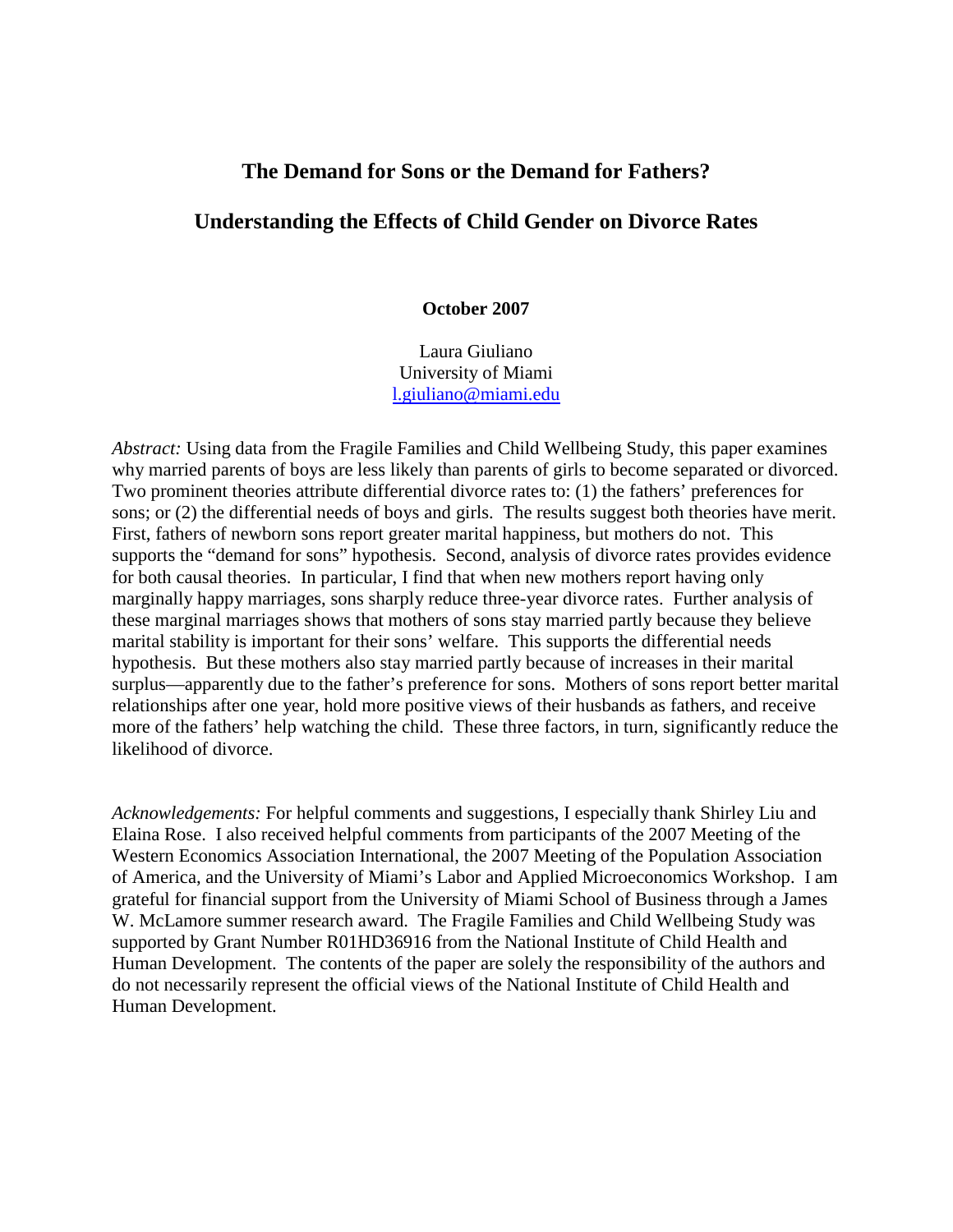# **1. Introduction**

 This study explores the underlying causes of an empirical regularity documented in numerous studies—namely, that in the United States married parents of boys are less likely than parents of girls to become separated or divorced. This relationship between child gender and marital stability has been well-documented (Spanier & Glick, 1981; Morgan et al., 1988; Teachman and Schollaert, 1989; Katzev, et al., 1994; Mott, 1994; Mammen, 2003; Dahl and Moretti, 2004; Bedard and Deschenes, 2005; Ananat and Michaels, 2007; Lundberg, McLanahan, and Rose, 2007). Related studies have also found evidence that unwed mothers of boys are more likely to marry the baby's father (Lundberg and Rose, 2003; Dahl and Moretti, 2004), and that married fathers spend more time with sons than with daughters (Lundberg, 2005b; Lundberg, Pabilonia, and Ward-Batts,  $2007$ ).<sup>[1](#page-1-0)</sup>

This set of findings suggests that the benefits of marital stability and of paternal involvement in child-rearing are greater for parents with sons than for parents with daughters. However, the reasons for these differential returns are not well understood. The literature suggests two basic hypotheses. One is that fathers derive greater utility from time spent with sons than time spent with daughters. Because mothers are more likely than fathers to obtain child custody in the case of divorce, this paternal "demand for sons" increases the commitment of fathers to their marriages. An alternate hypothesis holds that boys and girls have differential real or perceived needs—specifically, that boys benefit more from a father's presence and suffer more in the event that their parents get divorced. This theory suggests that male children increase the "demand for fathers," and that mothers of boys have a greater tendency to stay in unhappy marriages out of concern for their child's welfare.

<span id="page-1-0"></span> $<sup>1</sup>$  Gender bias in parental investments and its implications on child wellbeing has been consistently documented for</sup> developing countries (e,g, Lundberg, 2005a; Strauss and Thomas, 1995).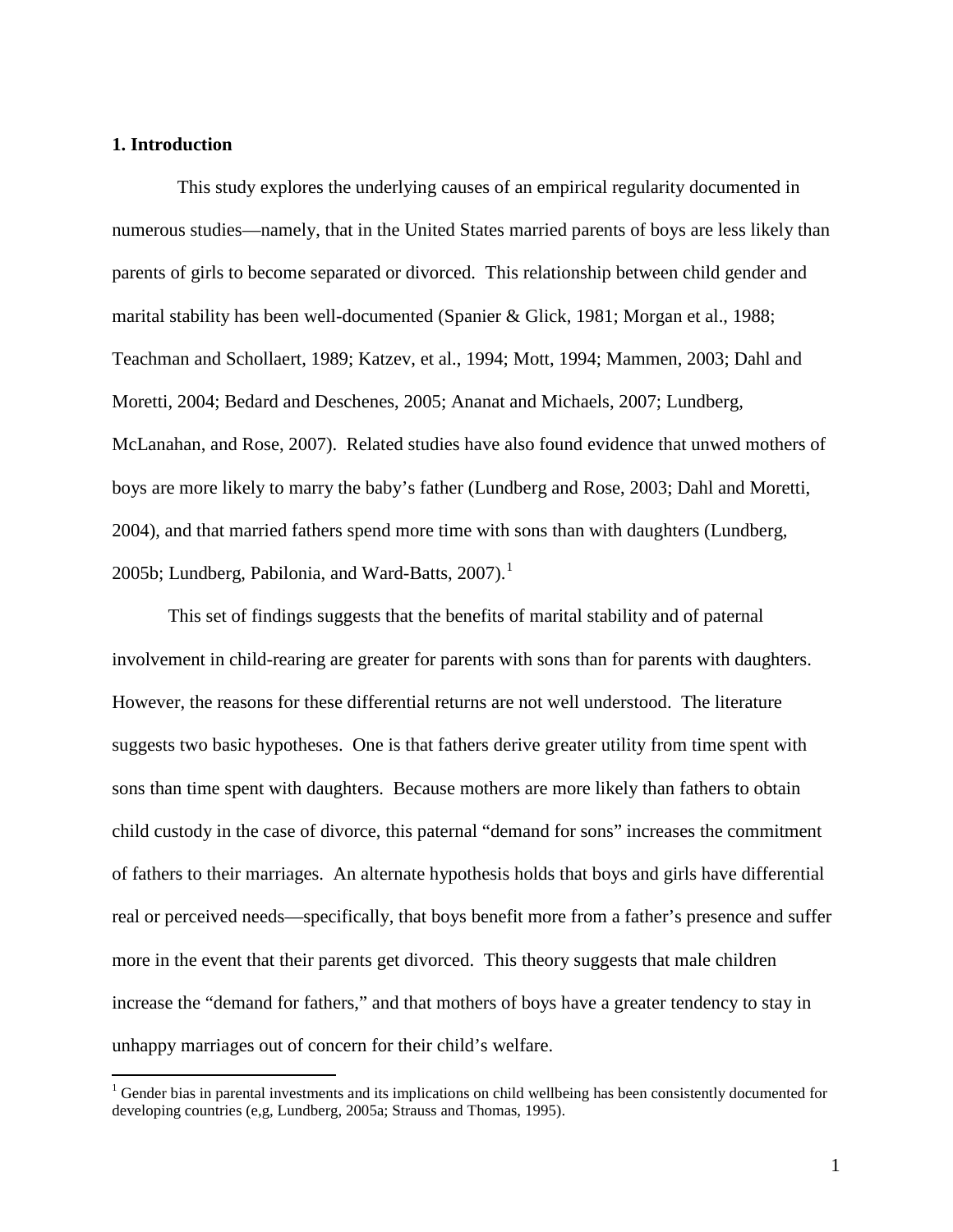Further, these two hypotheses have different implications with respect to how divorce affects child well-being. On one hand, if fathers hold a gender bias for sons that is driving differential paternal inputs and divorce rates, this would indicate a persistence of differences in human capital investments in sons and daughters. It thus may help to explain long-term disadvantages faced by women, and may suggest the need for policies that encourage investment in girls to help correct for this differential investment.<sup>[2](#page-2-0)</sup> If, on the other hand, a perception that boys and girls have differential needs is driving parental investment and marital decisions, this would suggest that parents act altruistically and that their children's welfare is an important factor in divorce decisions. Such behavior would underscore the importance of better understanding both what shapes parental beliefs in this regard and the true differential effects of divorce on boys and girls.

This study uses data from the first three waves of the Fragile Families and Child Wellbeing Study (FFCWS) and it presents new evidence on why child gender affects divorce rates. In particular, it focuses on the "preference for sons" and "differential needs" hypotheses. I test these hypotheses using detailed measures of marriage attitudes, spousal relationship quality, and the father's involvement in child rearing.

My findings support both the "preference for sons" hypothesis and the "differential needs" hypothesis, and suggest that both theories help explain why parents of boys are less likely to divorce. First, I find that among fathers of newborns, those with sons report a stronger preference for staying married. This supports the preferences hypothesis that fathers benefit more from being with their sons.

<span id="page-2-0"></span><sup>&</sup>lt;sup>2</sup> Although women appear to have achieved parity with men in terms of levels of educational attainment (Jacob 2002), gender differences in the type of human capital as reflected through choice of college majors and eventual occupational choice may explain the persistence of a gender wage gap in the U.S. (Blau and Kahn, 2000).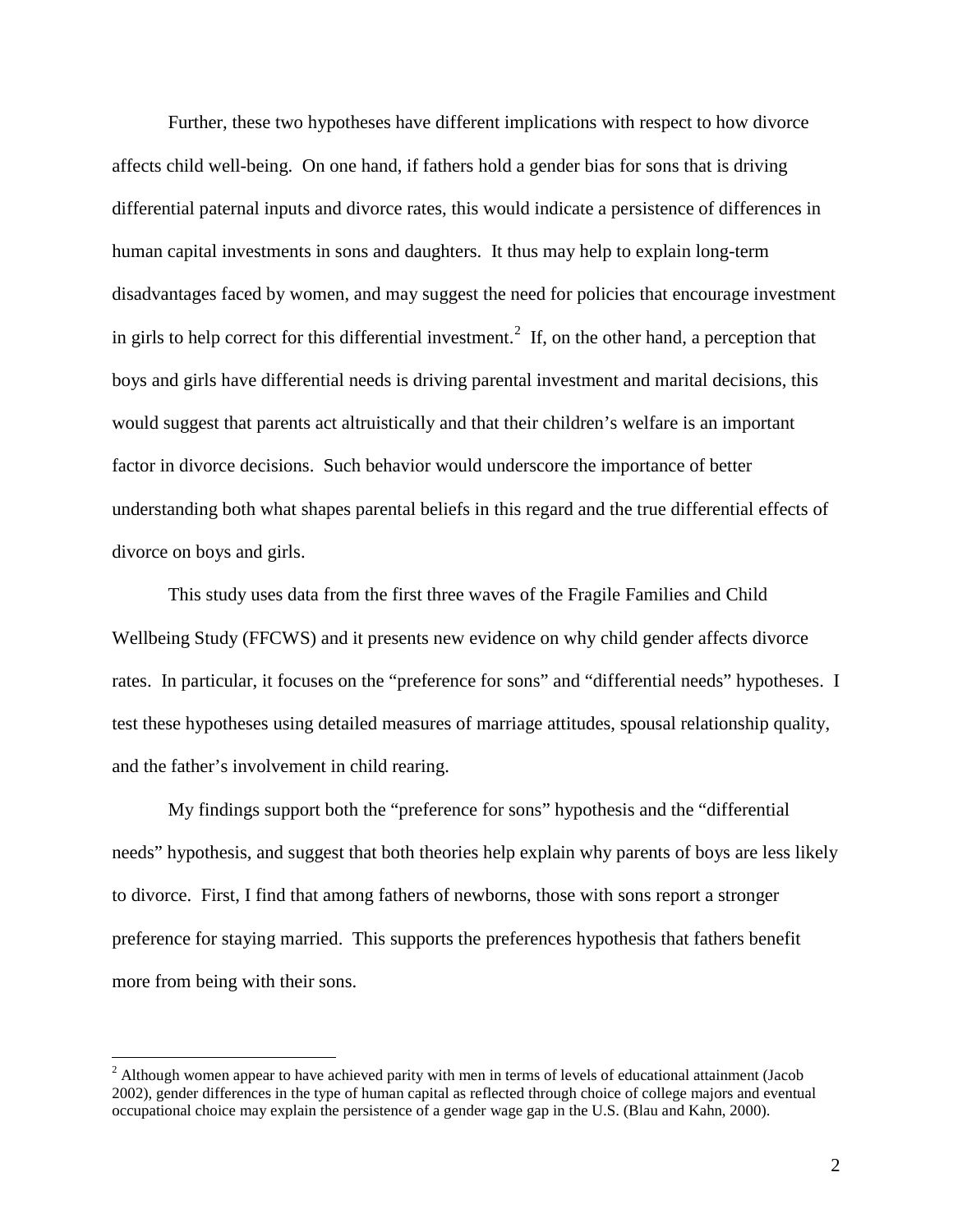Second, analysis of divorce rates provides support for both theories. Consistent with other studies, I find that parents of sons are less likely than parents of girls to be divorced three years after the baby is born. But moreover, this effect is strongest among marriages in which the mother is only marginally happy at the baseline interview; indeed, in these marginal marriages, sons reduce divorce rates by more than  $60$  percent.<sup>[3](#page-3-0)</sup> This suggests that sons provide their mothers with some compensation, and induce them to stay in marriages that they might otherwise leave. But do mothers of sons stay in marginally happy marriages out of concern for their sons (differential needs) or because their marital surplus increases due to some transfer from the fathers (preference for sons)?

Further analysis shows, first, that the child gender effect on divorce is stronger among mothers who agree with the view that "when there are children in the family, parents should stay together, even if they do not get along." This finding suggests that mothers are more likely to stay in unhappy marriages for the sake of their child when that child is a boy. This supports the "differential needs" hypothesis that mothers think a father's presence is especially important for boys. In other words, it suggests that sons increase the maternal "demand for fathers."

However, I also find that the child gender effect on divorce rates is substantial among mothers who do *not* agree with "staying together for the children."[4](#page-3-1) I therefore conclude that concern for the differential needs of sons is not the only explanation for differential divorce rates, and that mothers of sons must experience some additional gain in marital surplus. To explore the sources of this increase in the mother's marital surplus, I analyze marriages that were marginal at the baseline but still intact after one year. I find that mothers of boys: (1) receive more of the fathers' help watching the child when the mothers most need help ; (2) hold more positive views

<span id="page-3-0"></span><sup>&</sup>lt;sup>3</sup> We henceforth use the term "marginally happy marriages" to refer to those in which the mother reports that her overall happiness would not change were she not married to the baby's father.

<span id="page-3-1"></span><sup>&</sup>lt;sup>4</sup> The effect is smaller for this group than among those who do agree with staying together for the children.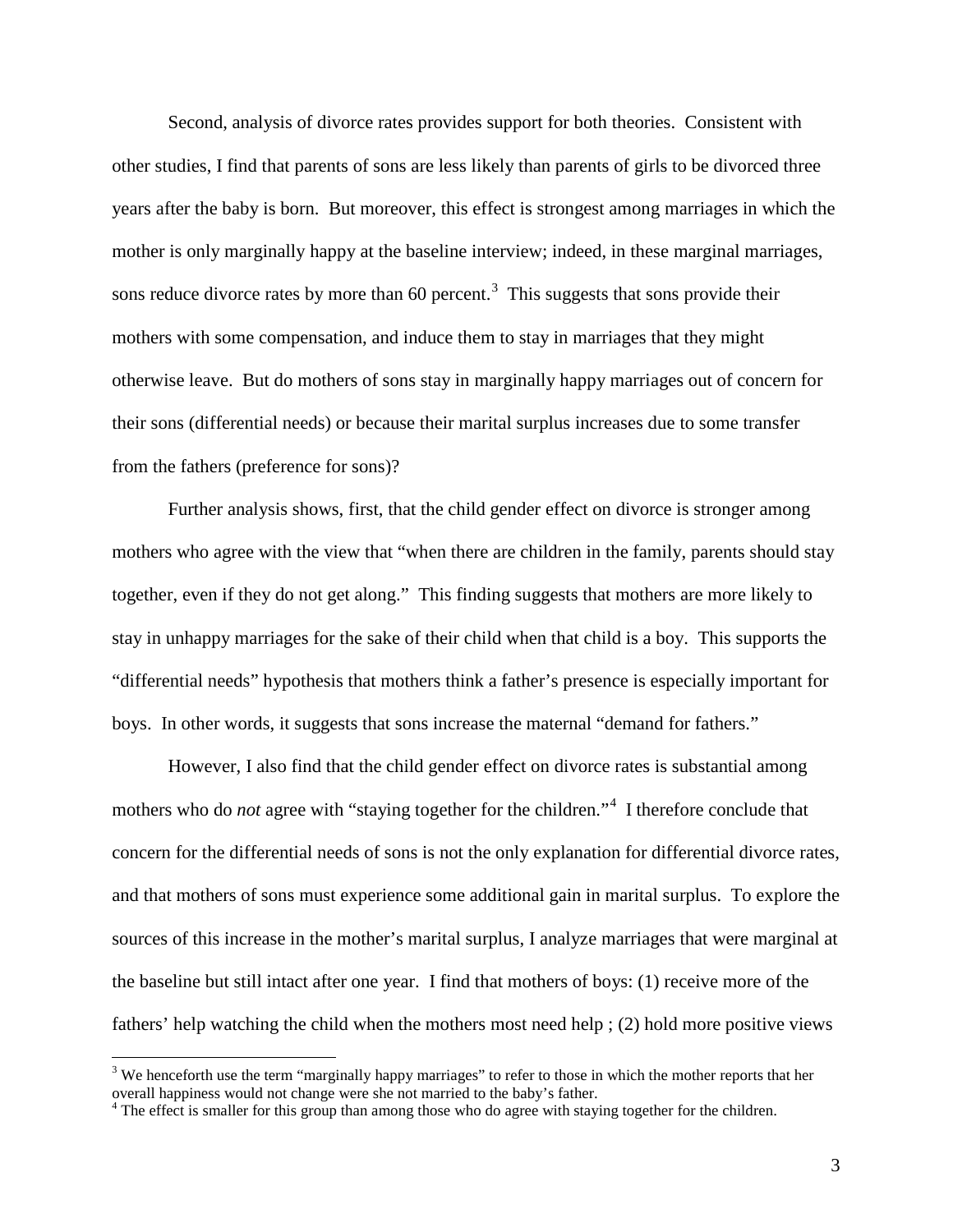of their husbands as fathers; and (3) report somewhat happier spousal relationships. Taken together, these three factors explain about forty percent of the child gender effect on three-year divorce rates in those marriages. These results suggest that having a son instead of a daughter reduces the probability of divorce partly because it leads to greater transfers of marital surplus from fathers to mothers. Hence they provide further support for the "preference for sons" hypothesis.

#### **2. Theory and Empirical Evidence**

In the previous studies literature child gender and parental behavior, theories of the effect of child gender on marital stability and father involvement fall roughly into two categories—one emphasizing preferences and the other emphasizing constraints.<sup>[5](#page-4-0)</sup> The "preferences" hypothesis posits that fathers have a gender bias in their preferences for spending time with their children, and that this bias causes both fathers and mothers of sons to derive more utility from marriage. If fathers derive greater utility from spending time with sons, and if fathers tend to lose contact with their children in the case of separation or divorce, then having a son causes the value of marriage for the father to increase relative to the value of divorce. As a result, in the context of an intra-household bargaining model with transferable utility (e.g., Manser and Brown, 1980; McElroy and Horney, 1981; Lundberg and Pollack, 1994), mothers of sons also benefit indirectly from having sons and derive more utility from marriage. This is because fathers of sons have lower threat points and hence less bargaining power vis-à-vis the mother. In short, fathers of sons transfer greater shares of household resources to their wives in order to preserve their marriages and thereby preserve contact with their sons.

<span id="page-4-0"></span><sup>&</sup>lt;sup>5</sup> This discussion largely follows Lundberg (2005a), which also surveys much of the literature on child gender effects with respect to marriage, custody, fertility, time allocation, and parenting. For a similar discussion of alternate hypotheses, see Dahl and Moretti (2005).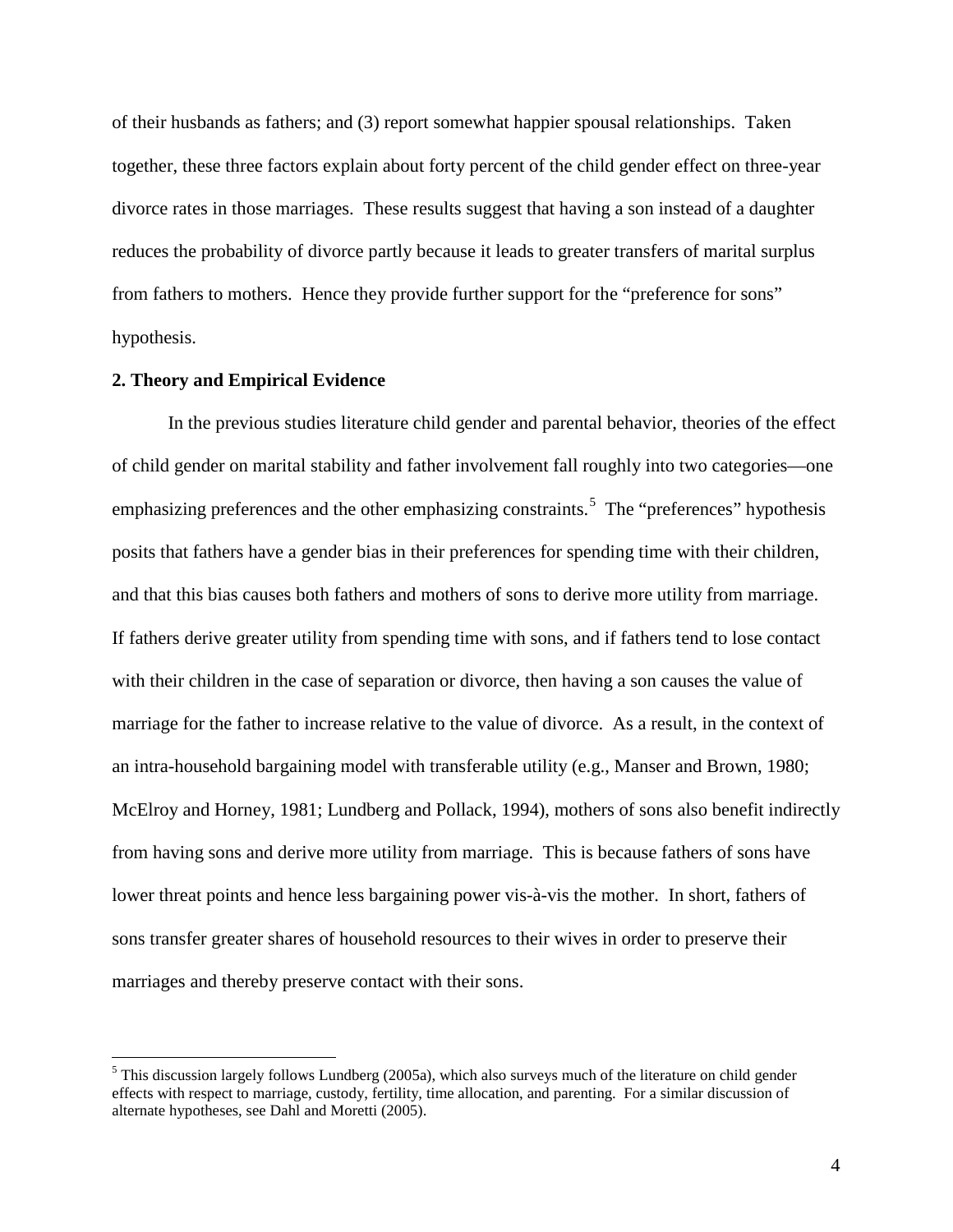The alternate hypothesis, emphasizing gender differences in constraints, argues that the production functions for child quality differ for boys and girls. Two specific variants of this hypothesis argue that (1) boys have a greater need for a father's presence (e.g. as a role model) and (2) that boys may generally require greater care. Either variation implies that boys should suffer more than girls if their parents get divorced. [6](#page-5-0) In turn, if parents *believe* (for either reason) that divorce is more detrimental for boys than for girls, and if parents are altruistic toward their children, then parents of sons will be less likely to divorce.

The general hypothesis of differential needs implies that the effects of child gender on marital stability and father involvement are driven by the parents' concern for their children's well-being, and parents of sons will tend to stay married even if they would be happier divorced. In contrast to the gender bias hypothesis, the "differential needs" hypothesis suggests that mothers tend to be worse off with sons because they give up marital surplus in order to retain the father's presence or because they stay in unhappy marriages.

A few previous studies have attempted to distinguish among possible explanations for the observed child gender effects on marital stability. Although a few studies have provided evidence favoring the "preference for sons" hypothesis, none has directly shown a link from such preferences to lower divorce rates. Moreover, one recent study finds evidence that is arguably more consistent with the "differential needs" hypothesis than with the "preference for sons."

Dahl and Moretti (2004) present two pieces of evidence to support their conclusion that their estimated child gender effects on marital status and marital stability are driven by fathers' "demand for sons." First, they show that parents with a first-born girl are more likely than parents of a first-born boy to have an additional child. They argue that when combined with the

<span id="page-5-0"></span> $6$  Lamb (1997) surveys the child development literature by psychologists, which generally argues that a father's presence is more important for boys than it is for girls.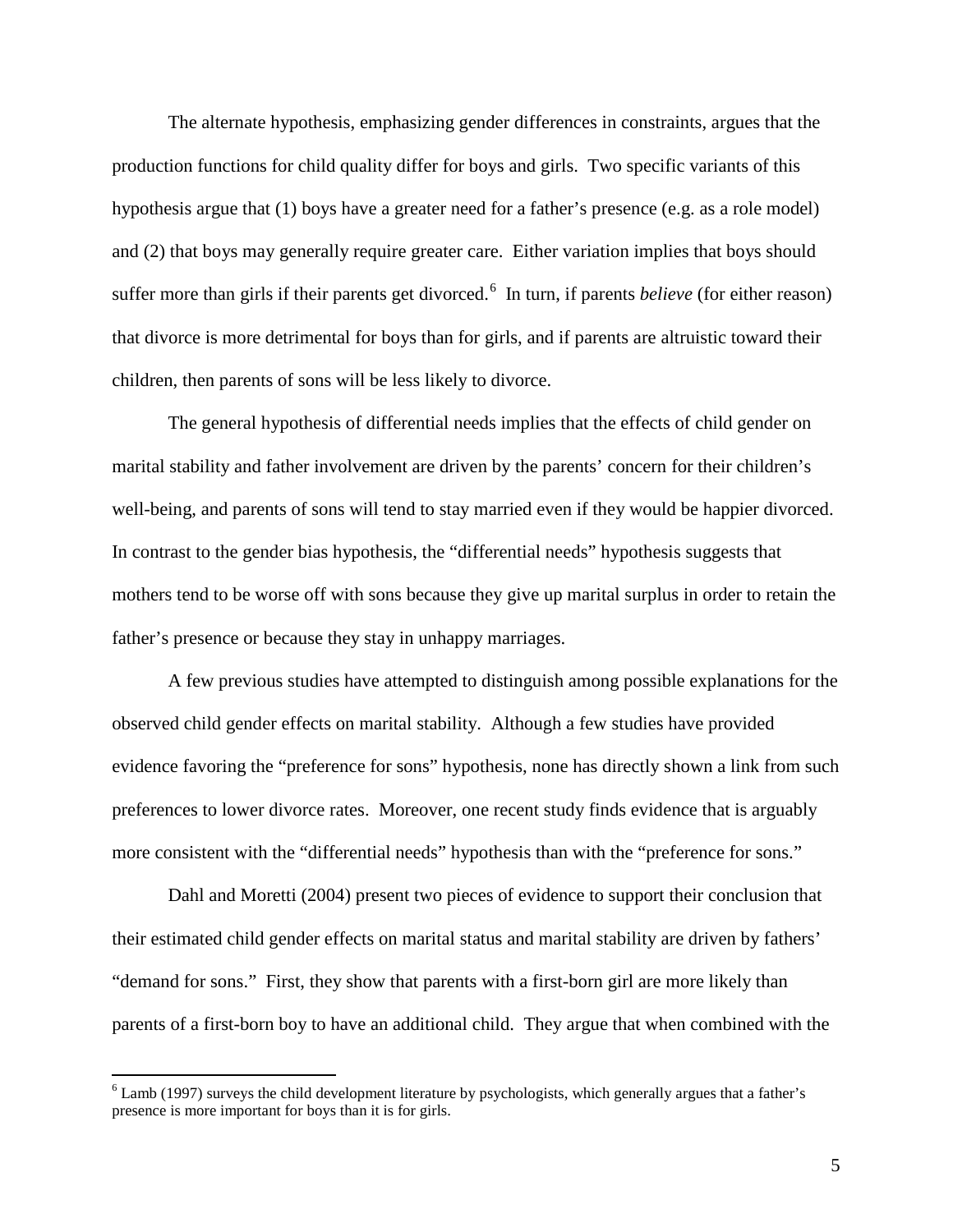result that sons reduce divorce rates, this finding of differential fertility suggests that parents' demand for sons is stronger than their demand for daughters. Second, they also present evidence, using stated preferences from the General Social Survey, that it is fathers—not mothers—who prefer sons over daughters. However, they do not show directly that these preferences are the mechanism by which sons affect marital status or martial stability.

A handful of studies, by Lundberg and Rose (1999), Lundberg and Rose (2002) and Lundberg, Pabilonia and Ward-Batts (2007), has tried to distinguish empirically between the "preference for sons" hypothesis and the "differential needs" hypothesis by testing the prediction that mothers of sons have more intra-household bargaining power under the first scenario. Together, these studies find that married fathers of sons work more hours *and* spend more time with their children, and consume less own-leisure time, but that child gender is not correlated with either the work time or leisure time of married mothers. Both papers argue that their results are more consistent with the "preference for sons/bargaining" model than with the "differential needs" model, because their results suggest that fathers of sons contribute more to household production, but mothers of sons do not.<sup>[7](#page-6-0)</sup> But, again, these papers face the limitation that they cannot directly link their findings to the probability of divorce.

Finally, a recent study by Lundberg and Rose (2007) finds evidence that they argue is more consistent with the "differential needs" hypothesis than with a "preference for sons." Using the first two waves of the Fragile Families and Child Wellbeing Study (FFCWS), they find that among children whose parents were married at the time of their birth, sons are more likely than daughters to be living with their fathers one year later; but among children of unwed mothers, there is no relationship between child gender and either living arrangements or father

<span id="page-6-0"></span> $<sup>7</sup>$  Also consistent with the preferences/bargaining model is the finding by Lundberg and Rose (2004) that households</sup> with sons spend more on "female" goods (e.g. spa, hair salon), which suggests transfers from husbands to wives.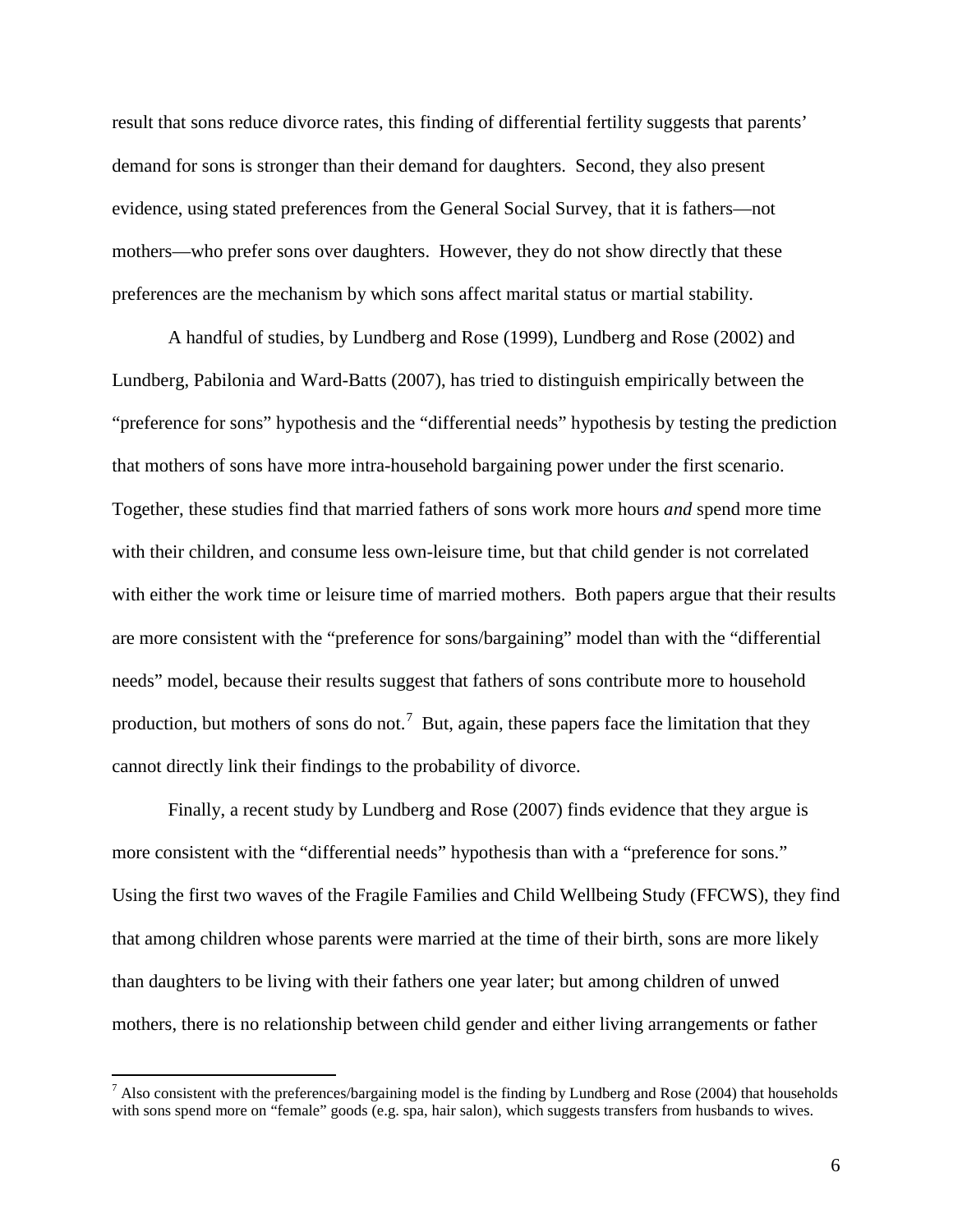involvement. <sup>[8](#page-7-0)</sup> The authors argue that this finding is consistent with a belief that fathers are more productive at raising sons than daughters, because in this case, a father's return to investing in his son should be increasing in the amount of time and control he expects to have in the childrearing process. In other words, the "differential needs" hypothesis is consistent with a more pronounced effect of child gender among married couples. In contrast, they argue that if fathers prefer spending time with sons, then the child gender effect on paternal involvement should depend less on initial marital status.

### **3. Data**

The FFCWS collected data on a cohort of 4,898 children born in the U.S. between 1998 and 2000. Surveys were conducted in 75 hospitals in 16 large cities, and the weighted sample is representative of births in large U.S. cities with populations of 200,000 or more.<sup>[9](#page-7-1)</sup> Baseline surveys of both biological parents were conducted shortly after childbirth, and follow-up interviews were conducted when the children reached one year of age and again at age three.

### *3.1. Estimation Sample*

I analyze data from the baseline surveys of both parents and from the mother's interviews at the one-year and three-year follow-ups.<sup>[10](#page-7-2)</sup> Our analysis focuses on mothers who were part of the national sample, who were married to the baby's father at the time of the baby's birth, and who were interviewed at the one-year and three-year follow-ups. With these restrictions, our

<span id="page-7-0"></span> $8$  Like Lundberg and Rose (2007), we find that child gender does affect divorce rates in the FFCWS, but that it does not have a significant effect on marriage or cohabitation rates among mothers who are unmarried at the baseline. We should note, however, that our estimates of the child gender effect on divorce rates differ from those of Lundberg and Rose both because we look at three-year probabilities (rather than one-year probabilities) and because we use the national sampling weights to derive our estimates while they do not.

<span id="page-7-1"></span> $9$  Roughly 3,500 of these children are part of the national sample, which, when weighted, is representative of births in large U.S. cities. For the national sample, 16 cities were selected randomly from a stratified sample of 77 cities with populations of 200,000 or more. Four additional cities were later added to the study for other purposes, but respondents from these additional cities were not assigned weights. For a detailed description of sampling methods and study design, see Reichman et al. (2001).

<span id="page-7-2"></span><sup>&</sup>lt;sup>10</sup> We use only the mother's follow-up interviews because of the higher attrition rates among the fathers.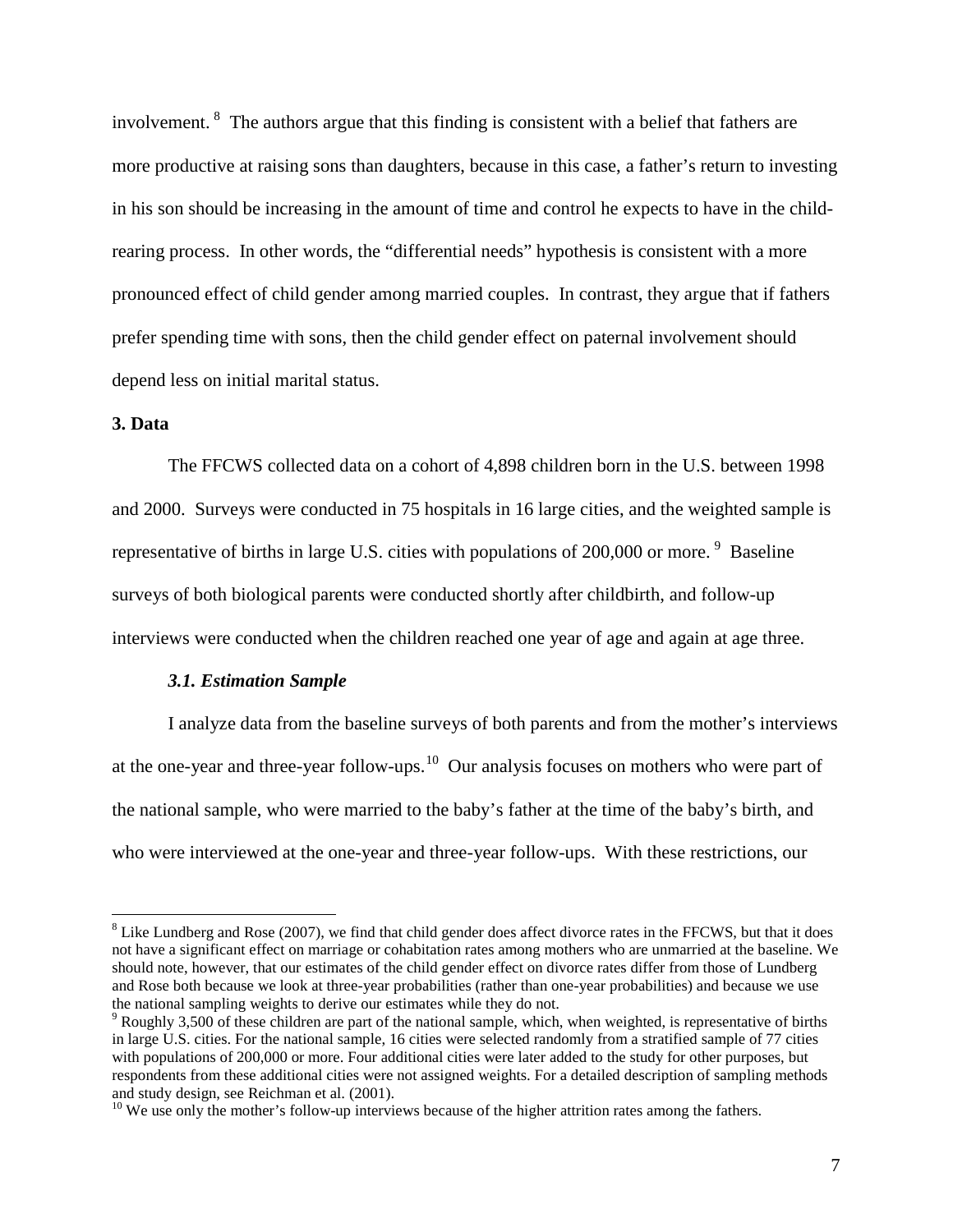study sample consists of 708 mothers, and baseline father interviews are available for roughly 93 percent of this sample.<sup>[11](#page-8-0)</sup> Roughly 65 percent of the children in our sample are the mother's first born. In sensitivity analysis, I find that restricting our estimation sample to first-born children generally reduced the precision of our estimates without significantly changing their sign or magnitude (see section 5, below). Hence the results I report below are based on the unrestricted sample. $12$ 

#### *3.2. Measures of Marital Surplus, Marital Attitudes and Paternal Involvement*

Because it is designed to facilitate research on union formation and dissolution, the FFCWS provides a rich set of questions that can be used to analyze why parents divorce including their reported happiness with the marriage, their attitudes on the importance of marriage for children, and several measures of their interactions with their child.<sup>13</sup> Table 1 presents summary statistics of the main explanatory variables used in this study.

A key variable in our analysis is the measure of marital happiness perceived by both the mother and the father at the time of the baby's birth. To construct this measure, I use responses to the following question, asked in the baseline survey of each parent: "Please tell me how you think your life might be different if you were *not* married to [BABY'S FATHER/MOTHER] now. Would you say that your overall happiness would be: [much worse, somewhat worse, the same, somewhat better, much better, don't know]." Table 1a shows the matrix of responses to this question. Roughly 73 percent of mothers and 68 percent of fathers responded that their happiness would be either "somewhat worse" or "much worse" if they were not married,

<span id="page-8-0"></span><sup>&</sup>lt;sup>11</sup> The survey intentionally over-samples unwed mothers; hence the relatively small number of married mothers. When appropriate, we employ dummy variables to control for missing father responses rather than restricting the sample further to those with non-missing baseline father interviews.<br><sup>12</sup> Children that are part of a multiple birth (13 observations) are excluded from the sample.<br><sup>13</sup> All interviews were conducted in private, and inter

<span id="page-8-2"></span><span id="page-8-1"></span>kept confidential.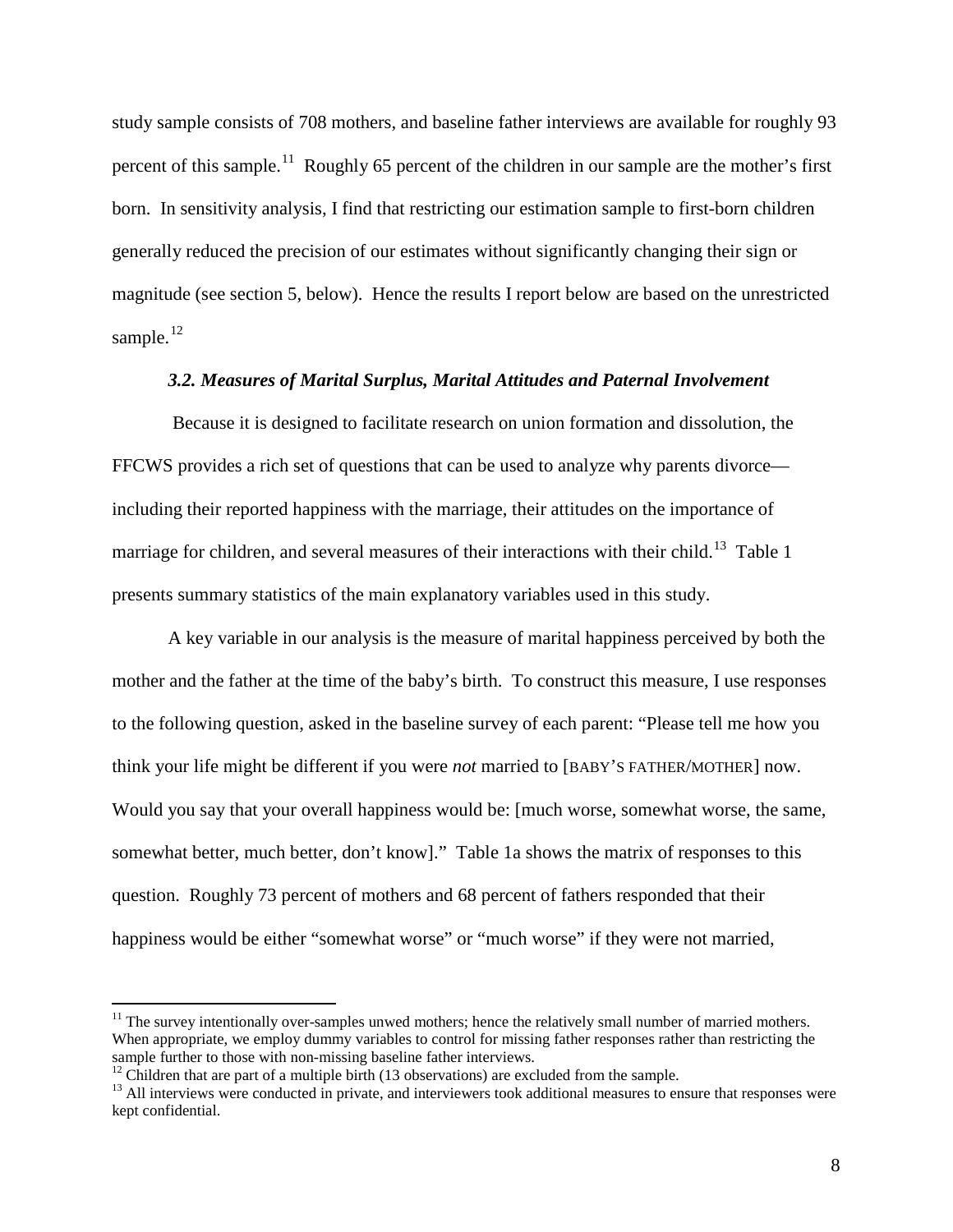indicating that they preferred staying married over getting divorced. Roughly 20 percent of mothers and 19 percent of fathers replied that their happiness would be "the same." The remainder said they would be happier not married (4.6 percent of mothers and 4.2 percent of fathers), were uncertain, or did not respond.<sup>[14](#page-9-0)</sup> Table 1a also reveals that couples often had different perceptions of their marriage. Thus, for example, while 73 percent of mothers and 68 percent of fathers indicated that they were happier married, only 55 percent of all couples *agreed* that they were happier married.

As explained further below, I use this marital happiness variable to examine whether sons increase the benefits of marriage directly or indirectly, and to examine how the benefits are distributed between mother and father. I also use it to increase the precision of our analysis by focusing on the "marginal" marriages, where a small change in marital happiness is most likely to affect the probability of divorce.

The differential needs hypothesis suggests that parents of sons are more likely to stay together because they think marital stability is important for the child's well-being. To examine this hypothesis, I employ a variable constructed from the mother's baseline survey that assesses her inclination to stay in an unhappy marriage for the sake of her child. Specifically, the survey asks: "Do you strongly agree, agree, disagree, or strongly disagree with the following statement: 'When there are children in the family, parents should stay together even if they do not get along.'" Roughly 38 percent of mothers replied that they agree or strongly agree with the statement (Table 1b). To facilitate the interpretation of our estimates, our analysis employs an indicator variable that is equal to one if the mother agrees or strongly agrees with the statement and zero otherwise.

<span id="page-9-0"></span><sup>&</sup>lt;sup>14</sup> Non-responses include fathers who were not interviewed.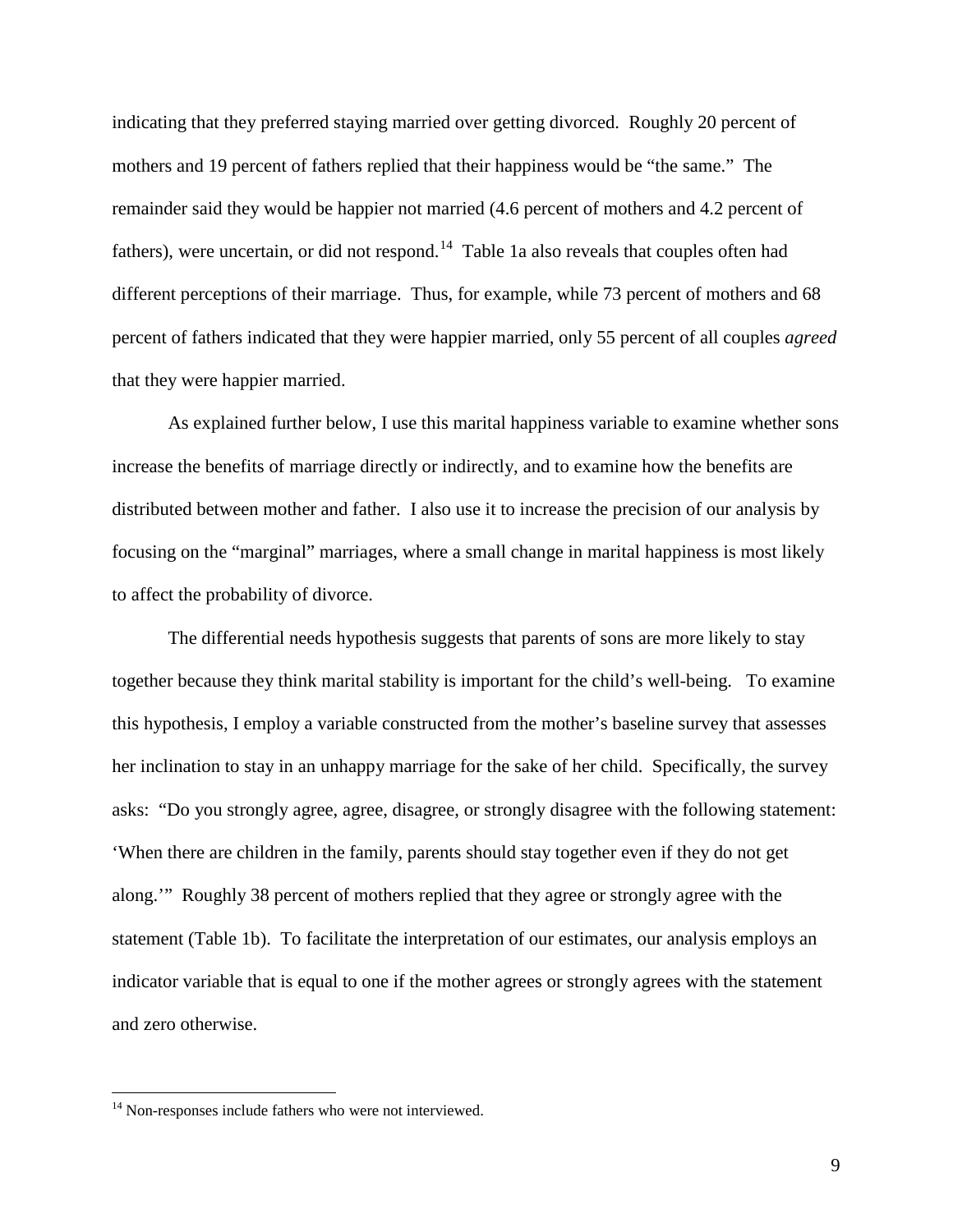The preference for sons hypothesis suggests that fathers of sons transfer some of their increased marital surplus to their wives in order to preserve their marriages. If this is so, mothers of sons should report having better relationships with the father. I might also expect mothers of sons to receive more support from their husbands in the form of improved or increased child care. I test these predictions using several variables based on the one-year follow-up survey of mothers who are still married to the baby's father after one year.

To assess the quality of the mother's relationship with the baby's father one year after the baby's birth, the mother is asked: "In general, would you say that your relationship with [BABY'S FATHER] is excellent, very good, good, fair, or poor?" The responses to this question are tabulated in Table 1c. I use these responses to construct a relationship quality index in which the values range from 1 (poor) to 5 (excellent).

To assess the mother's general view of her husband as the father of her child, the mother is asked: "How often [always, sometimes, rarely], when with the child, does [BABY'S FATHER] act like the father you want for your child?" The reply "always" was given by 83.5 percent of mothers, and "rarely" by only 1.9 percent (Table 1d). Because of the small number of responses in the "rarely" category, and to facilitate interpretation of our results, our analysis employs an indicator variable that is equal to one if the mother's response is "always" and zero otherwise.

Mothers are also asked several questions regarding the father's involvement with the child at one year. In particular, one question focuses on his provision of general childcare when she needs help. Specifically, the mother is asked: ""How often [often, sometimes, rarely, never] does [BABY'S FATHER] watch [CHILD] when you need to do things?" About 78 percent of mothers responded "often" to this question, 16 percent replied "sometimes" and 5.6 percent replied "rarely" or "never" (Table 1e). Again, because of the small number of "rarely" or

10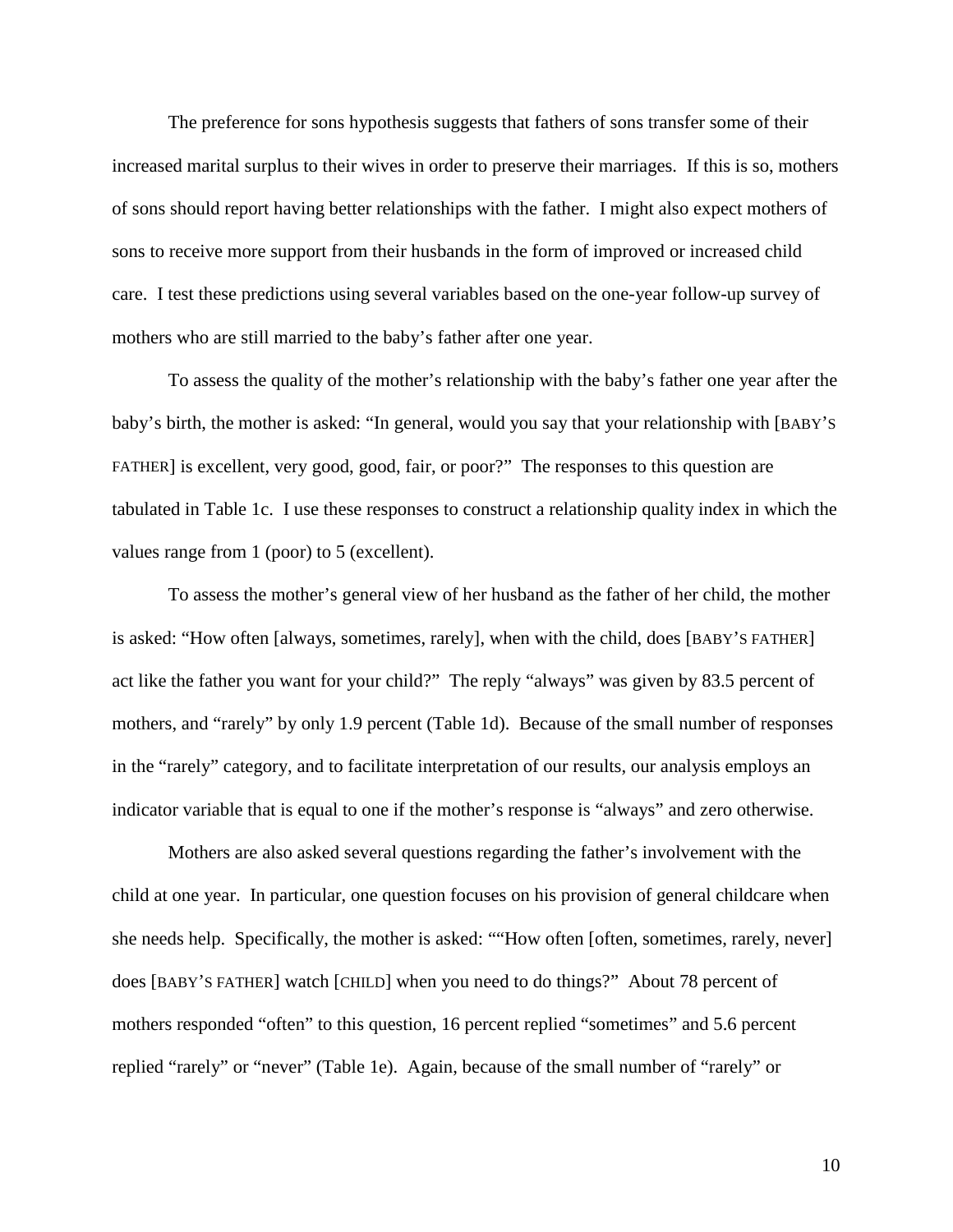"never" responses, our analysis employs an indicator variable that is equal to one if the mother's response is "often" and zero otherwise.

Other questions regarding father involvement focus on specific child-rearing activities. The mother is asked how many days a week the father (a) plays inside with the child (e.g. blocks or Legos), (b) reads stories to the child, and (c) feeds or gives a bottle to the child.<sup>[15](#page-11-0)</sup> Responses to these three questions range from zero to seven. I summarize these variables in Table 5 and discuss them further below.

### **4. Main Findings**

A key distinction between the preference hypothesis and the differential needs hypothesis is that only the former implies a direct effect of child gender on marital happiness. Specifically, it implies that fathers of sons are relatively happier staying married because they enjoy spending time with their sons. I therefore begin our analysis by examining the relationship between parents' reports on how much happiness they derive from their marriage and the gender of their newborn baby.

Table 2 summarizes, by child gender, the marital happiness of each parent at the time of their baby's birth. Specifically it summarizes separately for parents of boys and parents of girls the proportions of mothers (fathers) whose baseline interviews indicate that they are happier married than they would be if not married.<sup>[16](#page-11-1)</sup> Strikingly, the mothers' responses do not vary at all with the gender of the baby, but the fathers' responses differ significantly. On average, fathers of boys are 8.3 percentage points (or 12 percent) more likely to report being happier married. Moreover, the dependence of the father's happiness on child gender is even stronger, with a

<span id="page-11-0"></span><sup>&</sup>lt;sup>15</sup> Some mothers are also asked about the frequency of the father's participation in other activities, such as changing the child's diaper and putting the child to bed. We exclude these other activities from the analysis due to the large number of missing values.

<span id="page-11-1"></span><sup>&</sup>lt;sup>16</sup> Respondents are considered to be happier married if they respond that their happiness would be "somewhat worse" or "much worse" if they were not married to their current spouse.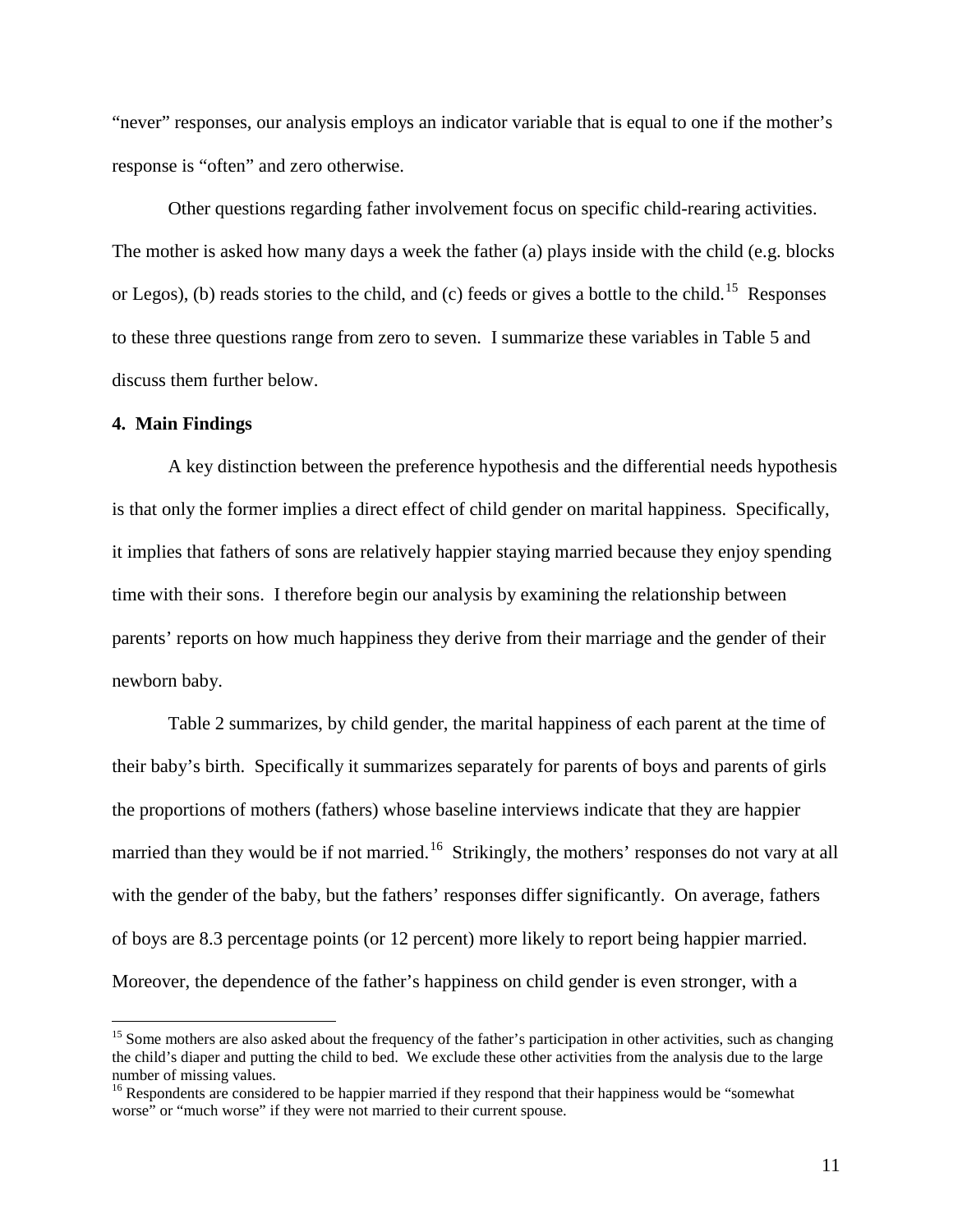difference of 17.4 percentage points or nearly 40 percent, if I focus attention on marriages where the mother would be as happy or happier *not* married.

The differential in the father's marital happiness supports the hypothesis that fathers benefit (or anticipate benefitting) directly from being with their sons, and that they would expect to have less contact with their sons if they were not married to the baby's mother.<sup>17</sup> Conversely, the lack of a differential in the mother's marital happiness suggests either that there is no gender bias in the mother's preferences for spending time with her children, or that the mother's bias does not affect the happiness she derives from staying married because she anticipates receiving custody of the child if divorced. Hence, the pattern seen in Table 2 suggests that the birth of a son might immediately reduce a father's inclination to divorce by increasing his desire to be with his child. However, it also suggests that if sons reduce their mother's inclination to divorce as well, they must do so through a different channel. Indeed, the findings reported in Table 2 do not guarantee that the birth of a son results in lower divorce rates compared to the birth of a daughter.

The next step in our analysis, therefore, is to examine how child gender affects divorce rates, and also to examine the role of parents' marital happiness reported at childbirth. Table 3 reports the effect of child gender on the probability that the parents divorce within three years after childbirth. Compared to parents of girls, parents of newborn boys are on average 3.1 percentage points less likely to divorce (column 1). This estimate is fairly large—corresponding

<span id="page-12-0"></span> $17$  In our data, fathers' contact with their children is indeed reduced in the case of divorce. In our sample, 94 percent of babies whose parents become divorced within three years live with their mother full time. The other six percent live with the mother half of the time, suggesting that custody is shared with the father. Although we do find that shared custody is more common when the baby is a boy (13 percent vs. one percent among girls), shared custody is nevertheless uncommon; and in no case does the father obtain full custody after divorce.

We should note that these findings stand in contrast to those of Dahl and Moretti (2005), who report that paternal custody rates in the U.S. rose to nearly 25 percent in 2000. However, the low paternal custody rates in our sample are likely due to the fact that the children are less than three years old at the time of their parents' divorce.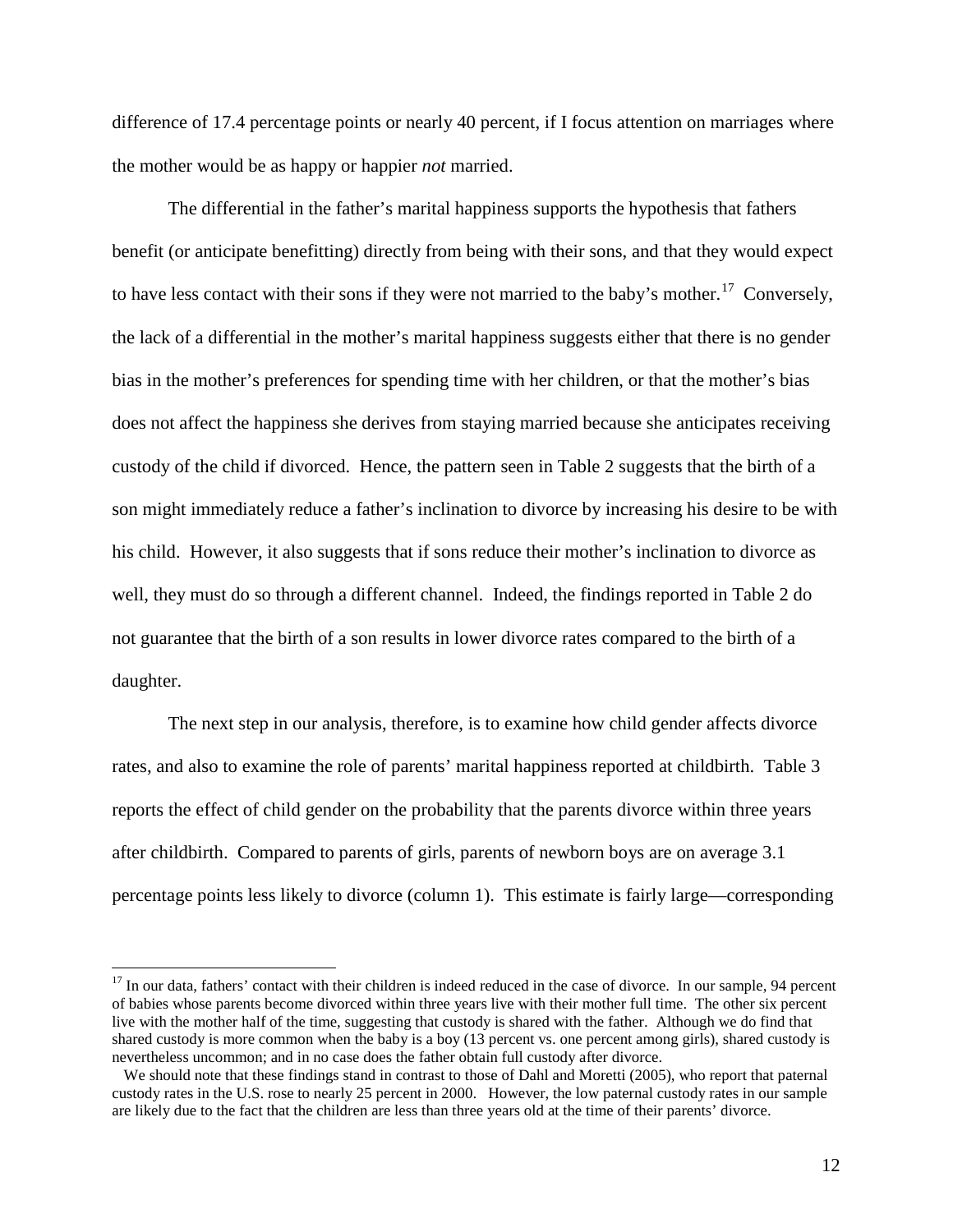to a 24 percent reduction in the divorce rate—but it is statistically insignificant due to the relatively large standard error.

The next two columns add controls for each parent's perceived marital happiness at childbirth. The mother's marital happiness is a significant predictor of divorce. However, because the mother's baseline happiness is not correlated with the baby's gender, controlling for it does not affect the coefficient on the "baby is boy" indicator (column 2). Marital unhappiness on the part of the father also raises the probability of divorce, although the father's reported happiness has a much smaller impact than the mother's and is statistically insignificant (column 3). The estimated effect of the child's gender is reduced slightly in column 3, suggesting that the lower divorce rates among parents of boys may be due partly to the increased happiness that the fathers attribute to being married. However, because the estimated coefficient is reduced only slightly, and because the estimates in columns 1-3 all lack precision, this evidence is merely suggestive.

The estimates in columns 3 are small and lack precision partly because they are based on the full sample of marriages. It is unlikely that happy marriages dissolve simply because the mother gives birth to a girl instead of a boy; likewise, the birth of a son is unlikely to preserve very unhappy marriages. Hence, the child gender effect should be found primarily in marriages where small changes in marital surplus could determine whether or not the marriage ends in divorce. In other words, child gender should affect divorce rates only at the margin.

Column 4 adds the interactions of child gender and the marital happiness indicators to our estimation equation. The results indicate that indeed, the negative coefficient on "baby is boy" is driven predominantly by "marginal" marriages—specifically, by marriages in which the mother indicated that she would be equally happy if not married to the baby's father. This suggests that

13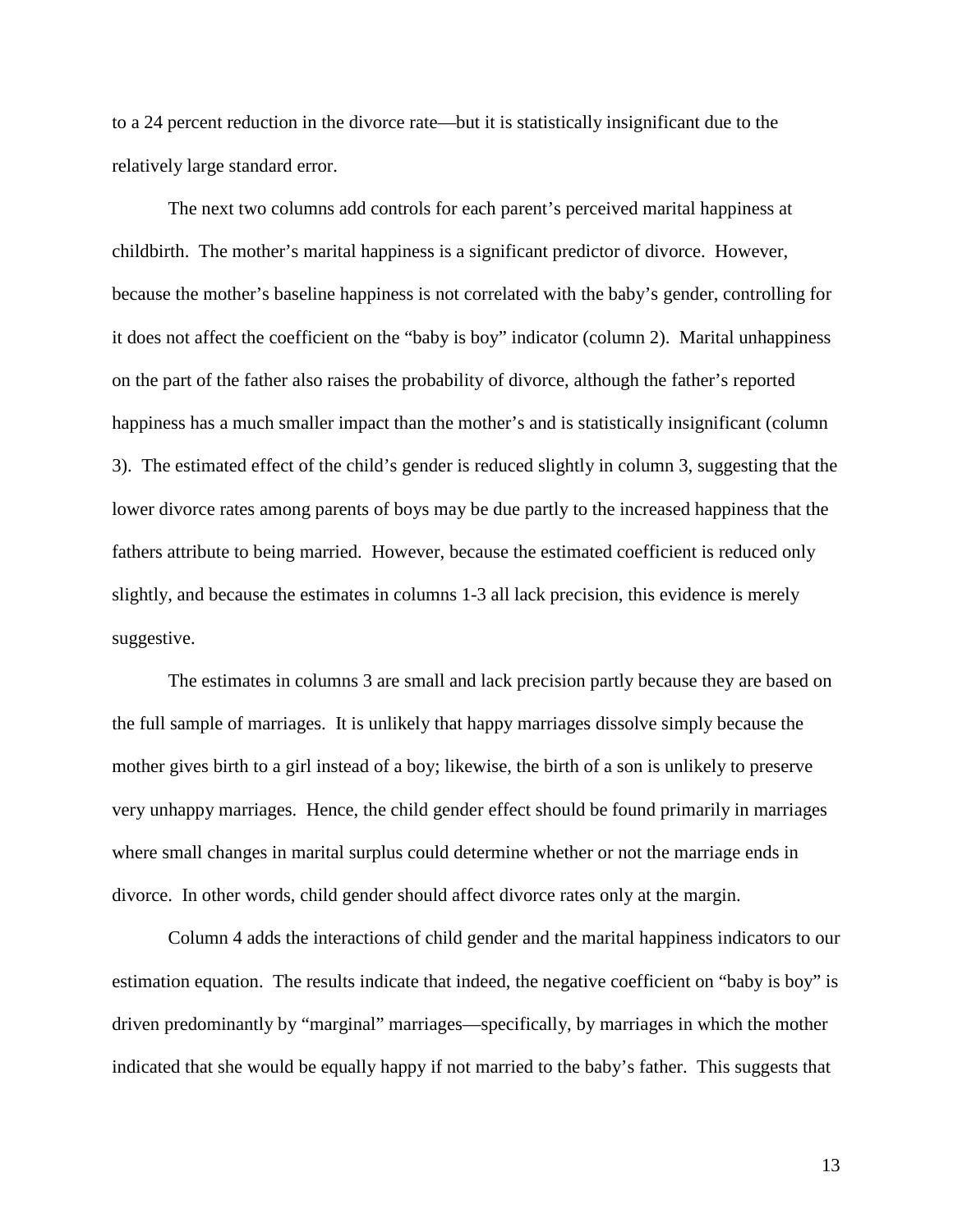boys reduce divorce rates by increasing marital surplus in a way that compensates mothers for marginally happy marriages. The remainder of our analysis therefore focuses on the subset of marriages in which the mother is marginally happy at the baseline (henceforth termed "marginal marriages"), and examines mechanisms through which boys might increase the mother's marital surplus.

# *4.1. The Role of Maternal Concern for Child Welfare*

Estimation results based on the sub-sample of "marginal marriages" are presented in Table 4, column 1. The estimated coefficient on "baby is boy" is now quite large, indicating that sons reduce divorce rates by 21 percentage points. This corresponds to a reduction of about 65 percent relative to the 32 percent divorce rate of parents with daughters. This estimate is also much more precise than the full-sample estimate, with a p-value of .011.

Focusing on these marginal marriages, I examine the mechanisms through which boys might increase the mother's marital surplus. One possibility, implied by the "preference for sons" hypothesis, is that over time, mothers of sons reap some of the benefits of the father's greater marital happiness. Another possibility, implied by the "differential needs" hypothesis, is that mothers of sons are more likely to stay in marginally happy marriages because they view marital stability as important for their child's welfare.

To distinguish between these hypotheses, I begin by examining the role of the mother's inclination to stay in an unhappy marriage for the sake of her child's welfare. As explained above, I employ an indicator that is equal to one if the mother's baseline interview indicates agreement or strong agreement with the statement that "when there are children in the family, parents should stay together, even if they do not get along." If sons reduce divorce rates primarily because of the mother's concern for her child's welfare, then one should expect to see

14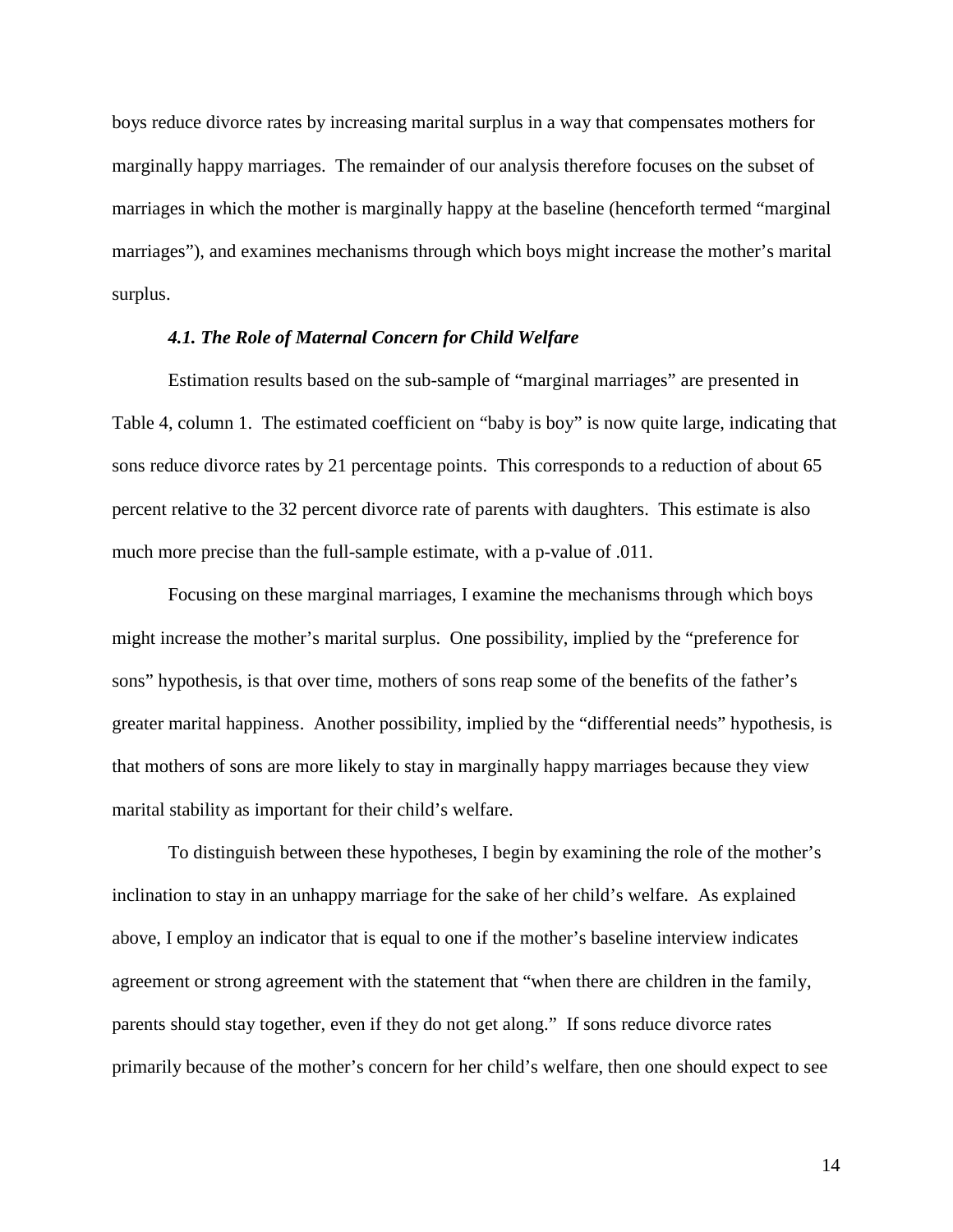a much stronger effect among mothers who agree with the general principle that even unhappy marriages should be kept together for the sake of the children.

Column 2 of Table 4 includes the "agreement" indicator and its interaction with the "baby is boy" indicator in the estimation equation. The results suggest that indeed, sons have a larger negative effect on divorce rates among mothers who agree with the principle of staying together for the children. Although the difference is not statistically significant, the estimate suggests that the effect of sons on divorce is twice as large for the "agreement" group. This finding therefore suggests that at least part of the explanation for the lower divorce rates of parents with sons has to do with a belief in the importance of marital stability for sons. As such, it provides some support for the "differential needs" hypothesis.

However, our results also show that there is a substantial effect of child gender on divorce rates (an estimated difference of 14.6 percentage points) even among mothers who do *not* agree with "staying together for the children." Hence, I conclude that concern for the differential needs of sons is not the only explanation for the differential divorce rates that I find. Rather, it must be true that mother of sons experience some additional gain in marital surplus.

#### *4.2. The Preference for Sons and the Redistribution of Marital Surplus*

Next, I investigate possible sources of this increase in marital surplus, which induces mothers of sons to stay in marriages where they were only marginally happy at the time of the baby's birth. In particular, I examine whether mothers of boys (1) have better relationships with the baby's father one year after childbirth, (2) hold more positive views of their husbands as fathers, and (3) receive more help from them in caring for the child. I then ask, in turn, whether correlations between these year-one variables and the baby's gender can help explain the effect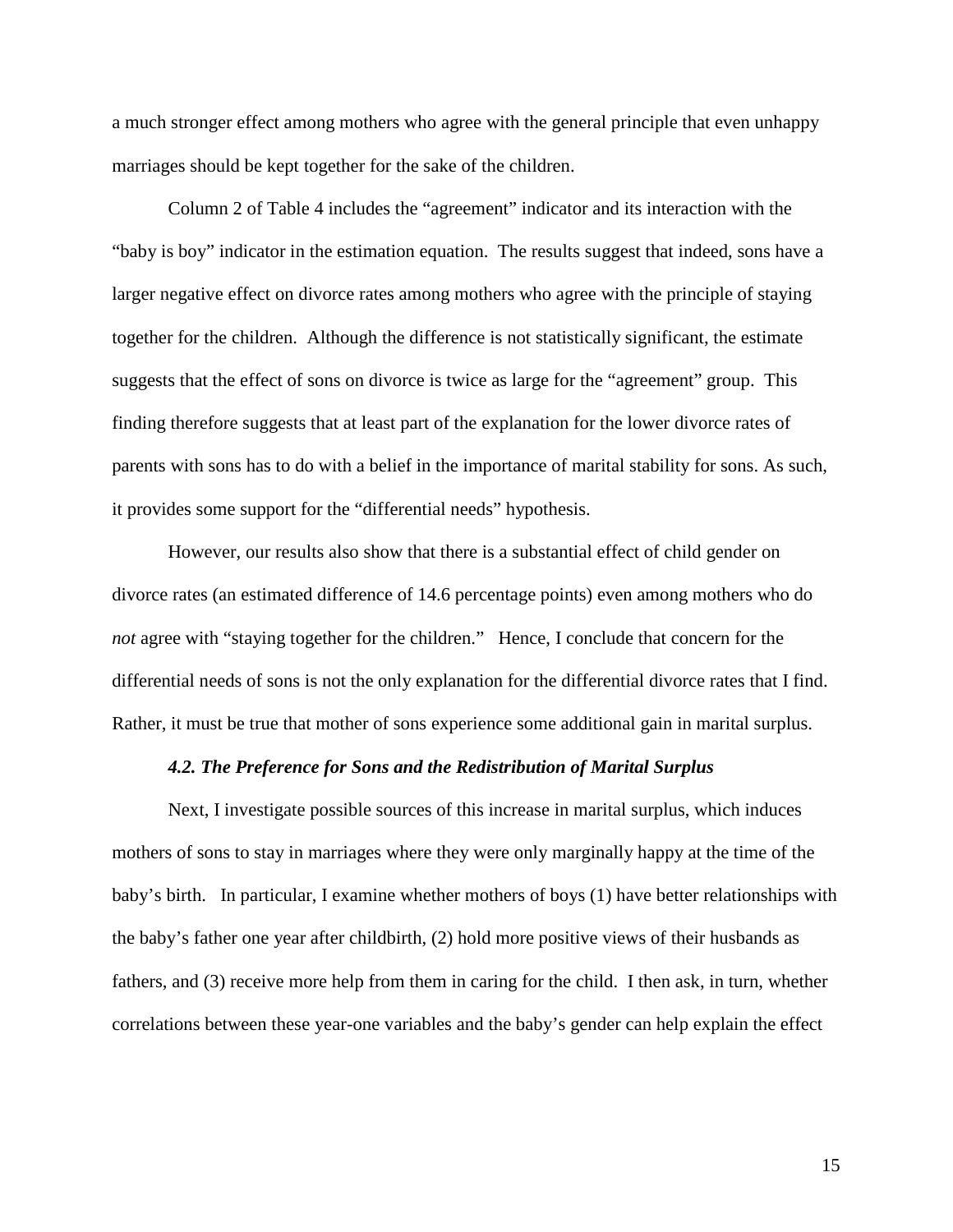of child gender on divorce rates.<sup>18</sup>

Table 5 summarizes the year-one marital surplus variables separately for mothers of boys and for mothers of girls and reports the estimated differences between these two groups. The summary statistics in the top panel are based on the full sample of marriages that are intact after one year, and the bottom panel restricts attention further to those marriages in which the mother was marginal happy as of the baseline interview. In both samples, the relationship quality index for the mother's relationship with the baby's father is somewhat higher among mothers of boys. The difference is larger in the marginal marriage sample, where the index is about 8 percent higher for mothers of boys. In both samples, the mother has a more positive view of her husband as a father. In particular, mothers of boys are 7-8 percent more likely to say that when with the child, he always acts like the father she wants for her child. The difference is statistically significant only in the full sample, but is similar in magnitude in the marginal marriage sample.

The most dramatic difference is found in mothers' on their husbands' propensity to watch the child when they need help. I find that mothers of boys are significantly more likely to receive help from the father in childrearing, and the difference is especially large among mothers who were marginally happy in their marriages. In the marginal marriage sample, mothers of boys are nearly 40 percent more likely than mothers of girls to report that the father often watches the child when she needs to do things. This is consistent with hypothesis that in marginal marriages, fathers of sons have an incentive to transfer some of their higher marital surplus to the mothers in order to preserve their marriages and thereby preserve contact with their sons.

<span id="page-16-0"></span> $18$  For this analysis, we restrict attention to marriages in which the mother was marginally happy at the baseline interview, but which are still intact after one year. The dependent variable is the probability that the parents are divorced two years later, at the time of the three-year follow-up interview.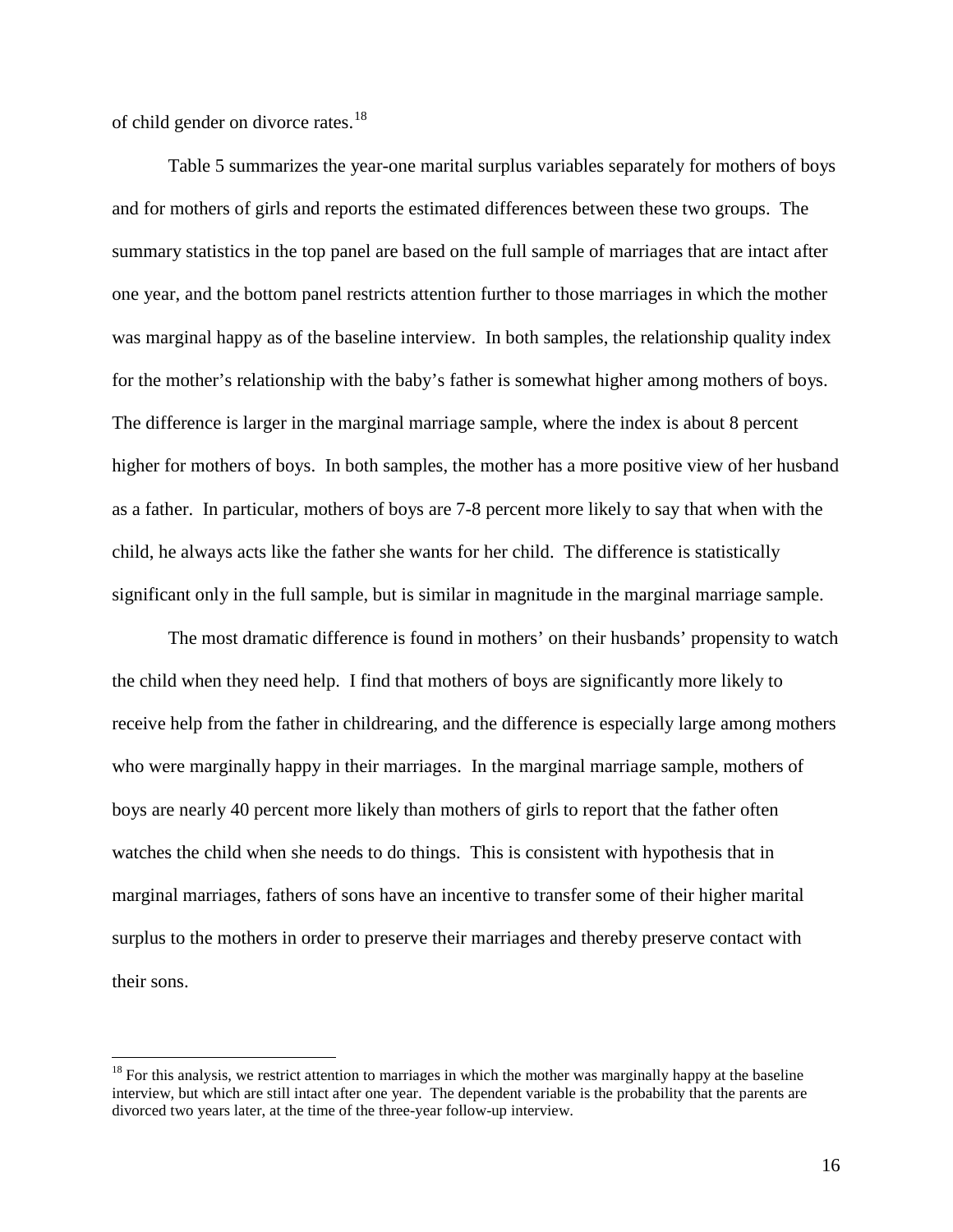I also examine three other dimensions of father child interaction: time spent reading to playing with, and feeding the child. Specifically, I find that fathers of boys play with their children more often (half a day per week) than fathers of girls. In the full sample, fathers of sons do not spend more time reading to or playing with their children. However, in the marginal marriage sample, I find moderate differences in all three measures of father involvement. Though these estimated differences are not statistically significant, they suggest that fathers of boys are more involved not only in playing with their children, but also in reading to them and feeding them. The different patterns of father involvement in the full sample vs. the marginal marriage sample could reflect the fact that in marginal marriages, having a son increases the father's incentive to spend more time on traditional child-rearing activities that may help the mother (e.g., feeding and reading), while in stable marriages, any time differential in father involvement can more safely be spent "playing" with their sons.

To what extent can the correlations between child gender and the measures of mother's marital surplus at one year account for the estimated effect of child gender on divorce rates after three years? This question is addressed by the estimation results shown in Table 6. These estimates are based on the sample of marriages in which the mother was marginally happy at the baseline interview and which are still intact a year after the baby was born. The estimate in column 1 indicates that for this sample, having a boy reduces the probability of divorce between the first and third year by 14.9 percentage points, or about 62 percent compared to the 24 percent divorce rate among parents of girls.<sup>[19](#page-17-0)</sup>

<span id="page-17-0"></span><sup>&</sup>lt;sup>19</sup> Restricting the sample to marriages that last at least one year after the baby's birth raises the possibility of sample selection bias in our estimates. If parents of sons are less likely to divorce within the first year after the baby is born, then those marriages that are most susceptible to the child gender effect may be eliminated from the year-one sample, and the effect might be smaller among the surviving marriages. We investigate this possibility in the appendix Table A1 and find little evidence of selection bias. In particular, we find that between the baseline and first year (column 2), sons reduce divorce rates by 11.7 percentage points or 69 percent compared to the 16.9 divorce rate among parents of girls. In proportional terms, the estimated effect is very similar between the first and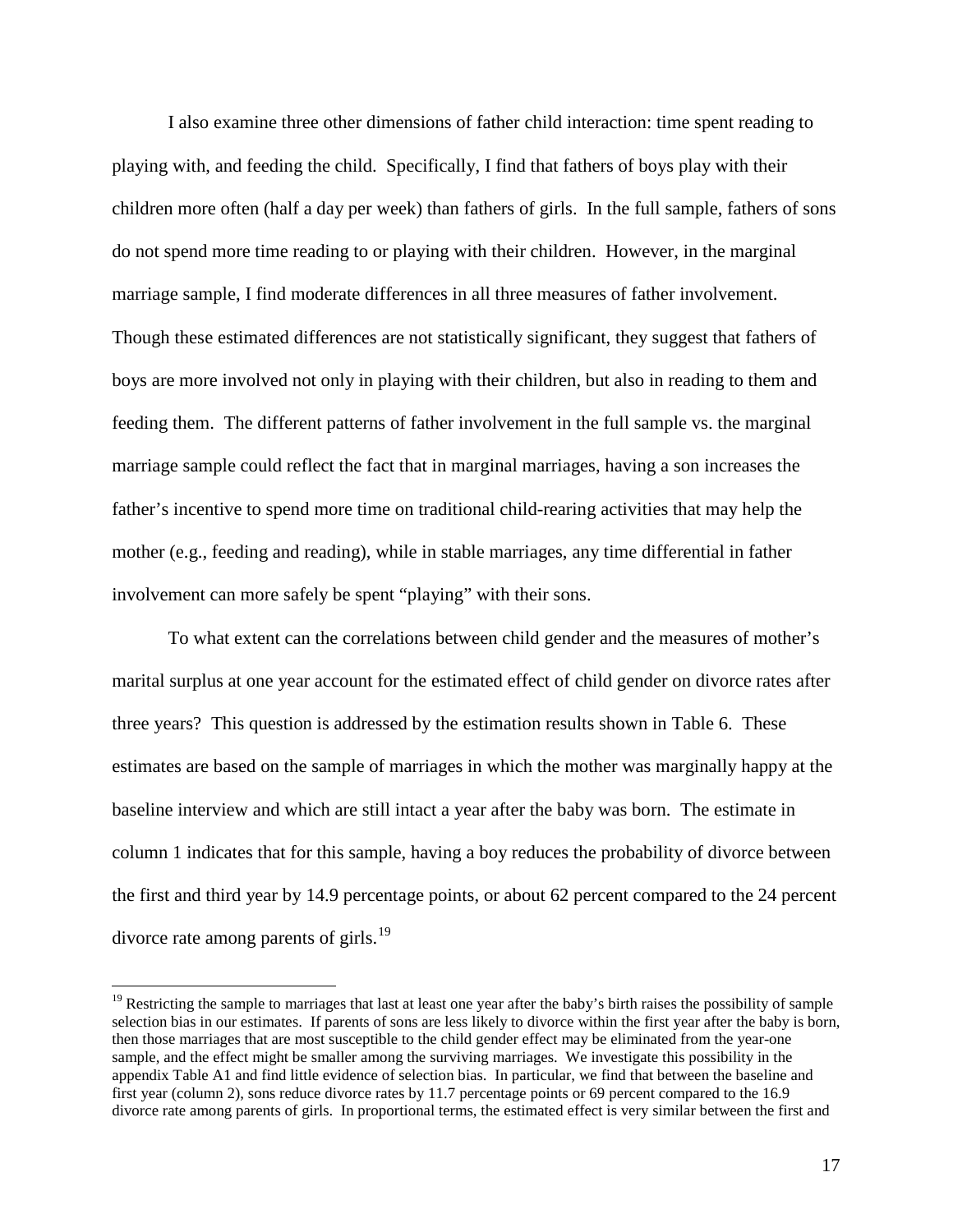The remaining columns control for one or more of the year-one variables summarized in Table 5 above. Mothers' reports of having higher quality spousal relationship and more positive views of their husbands as fathers both help to explain the lower divorce rate among parents with sons. However, the largest reduction in the estimated effect of having a son is found when I control for the father's propensity to watch the child when the mother needs to do things. Here, the coefficient falls by 37.6 percent, from 14.9 to 9.3. Interestingly, while the divorce probability is reduced substantially by an increase in the father's propensity to watch the child when the mother needs help, I find no significant relationship between any of the other three measures of father involvement and the probability of divorce. Finally, when I control for all three measures of marital the mother's surplus (as in columns 2 through 4), the estimated effect of "baby is boy" is reduced to from .149 to .091 (column 6). Hence the difference in martial surplus, as measured by these three variables taken together, explains roughly 40 percent of the effect of child gender on divorce rates in my sample.

In sum, the results suggest that mothers of sons do receive greater transfers of marital surplus from the fathers, and that these transfers do, in turn, reduce the probability of divorce. Part of the increase in the mother's marital surplus is reflected in an overall improvement in the quality of her relationship with her husband. With respect to paternal involvement in child rearing, the results suggest that divorce rates are not correlated with the frequency of the father's engagement in specific child-rearing activities such as playing with, reading to, or feeding the child. However, the *way* that the father spends his time with the child is important. In particular, the likelihood of divorce is significantly reduced if the father's behavior conforms to the mother's wishes—i.e. if he acts like the father she wants for her child, and if he helps watch the

third years (column 3), when sons reduce divorce rates by 14.9 percentage points or 65 percent compared to the 23 percent divorce rate among parents of girls. The estimate in column 1 of Table 6 is slightly different because it was necessary to drop several observations with missing responses to one or more of the year-one variables.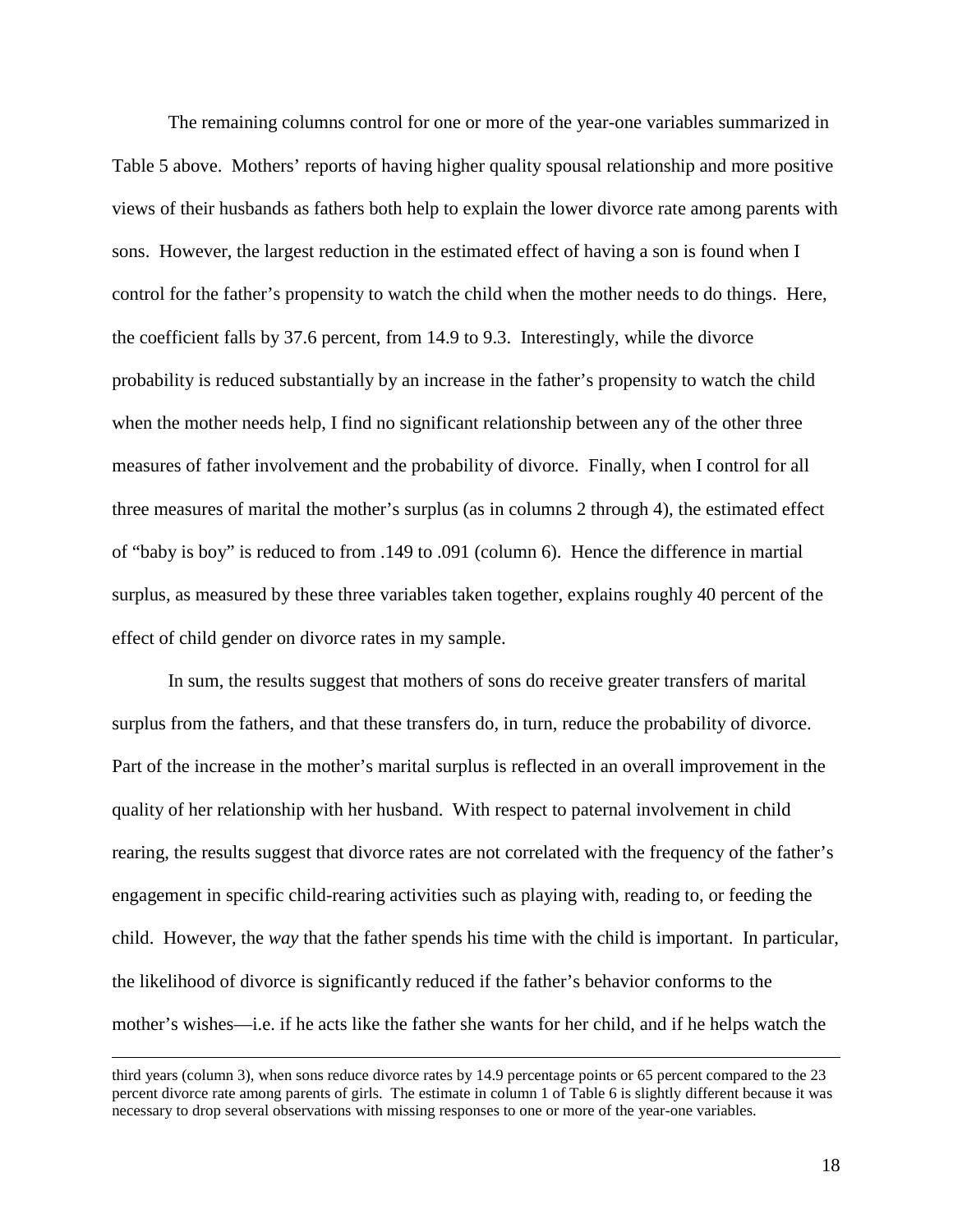child when she needs help. Hence, while fathers may generally spend more time with sons than with daughters, is it the fact that they also spend more of that time the way the mothers' want them to that reduces the probability of divorce.

# **V. Conclusion**

Recent empirical evidence based on U.S. data has demonstrated a consistent relationship between child gender and parents' propensity to divorce: parents of sons are significantly less likely to divorce relative to couples with daughters. But the motivation behind the lower divorce rates remains unclear. Using detailed measures of spousal relationship quality, marriage attitudes and father involvement in childrearing available in the Fragile Families and Child Wellbeing Survey, this study provides new evidence on the underlying mechanisms through which child gender affects divorce rates. In particular, I test two prominent theories that attribute differential divorce rates to (1) the fathers' preferences for sons, and (2) the differential needs of boys and girls.

The results suggest that both theories have merit. First, fathers of newborn sons report greater marital happiness, but mothers do not. This supports the "demand for sons" hypothesis. Second, analysis of divorce rates provides support for both theories. Specifically, I find that sons reduce three-year divorce rates when new mothers report having only marginally happy marriages. Analyzing these marginal marriages, I find mothers of sons stay married partly because they believe marital stability is important for their sons' welfare—supporting the differential needs hypothesis. But these mothers also stay married partly because of increases in their marital surplus—apparently due to the father's preference for sons. Mothers of sons receive more of the father's help watching the child, hold more positive views of their husbands as fathers, and report better marital relationships after one year. These three factors, in turn,

19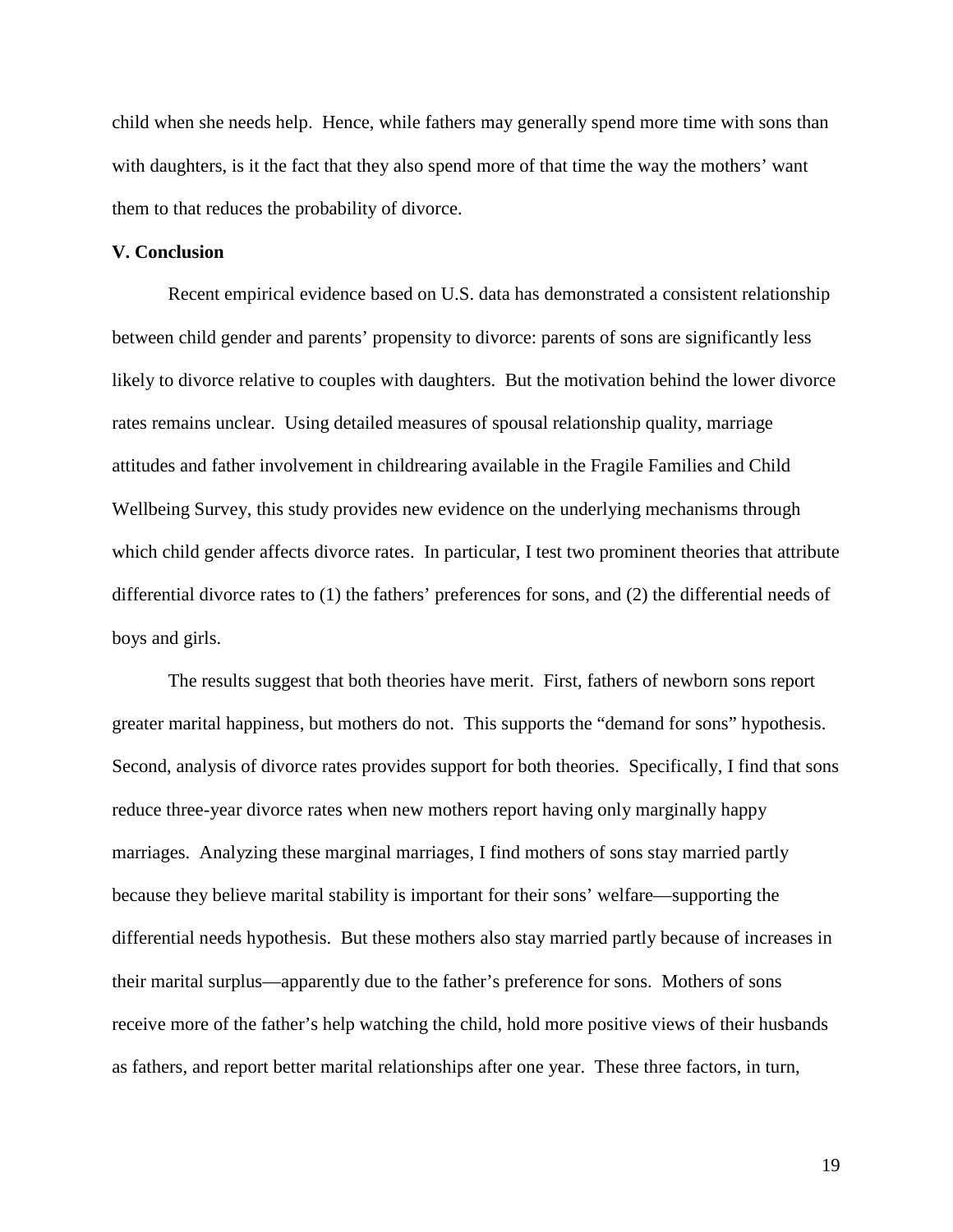significantly reduce the likelihood of divorce.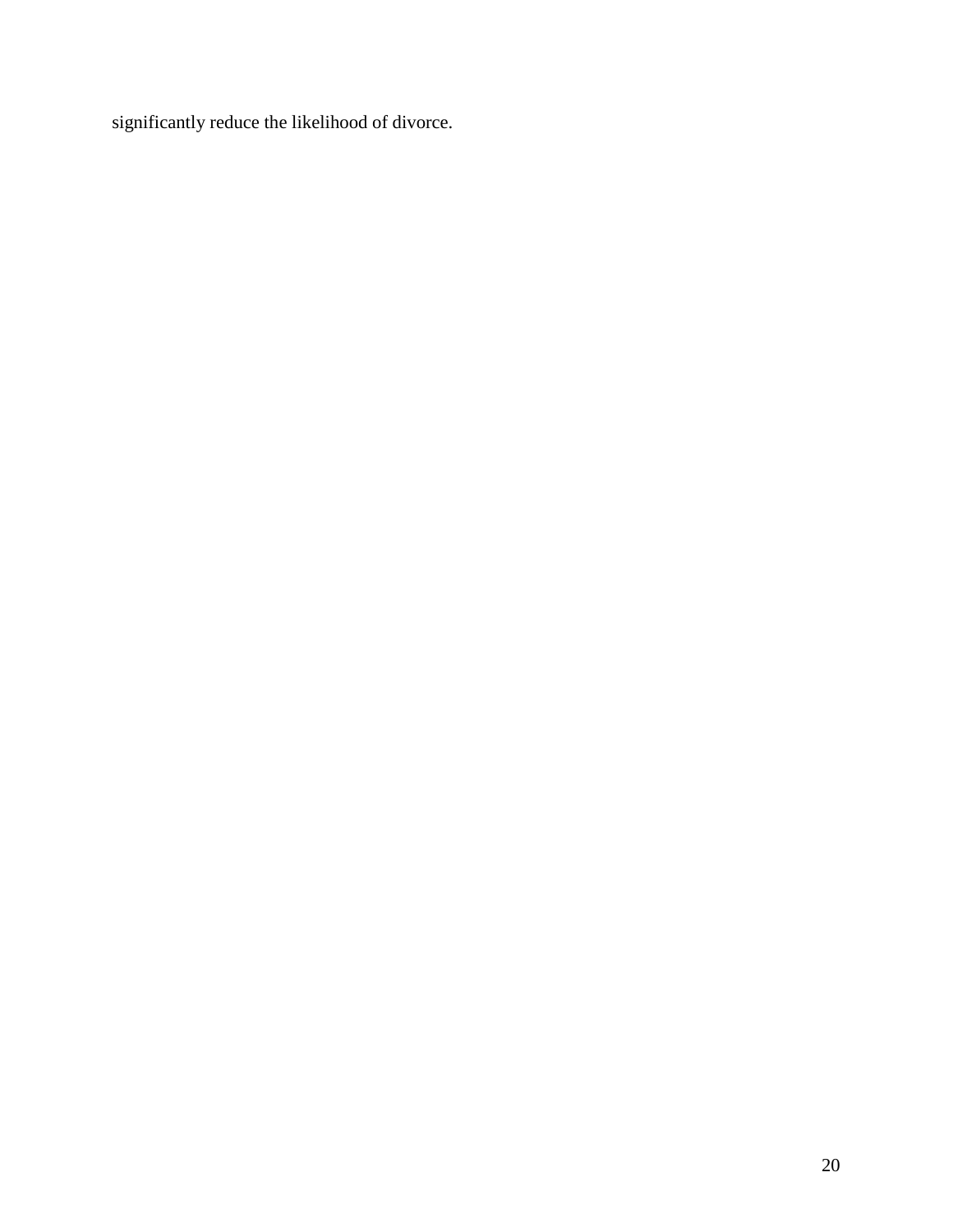### **References**

- Ananat, Elizabeth O. and Guy Michaels. 2007. "The Effect of Marital Breakup on the Income Distribution of Women with Children." *Centre for Economic Performance*. CEP Discussion Paper No. 787.
- Bedard, K. and O. Deschenes. 2005. "Sex Preferences, Marital Dissolution and the Economic Status of Women." *Journal of Human Resources* 40(2), pp.411-434.
- Blau, Francine D. and Laurence M. Kahn. 2000. "Gender Differences in Pay." *Journal of Economic Perspectives* 14(4): pp. 75-99.
- Cancian, M. and Meyer, D.R. 1998. "Who Gets Custody?" *Demography*, 35(2), pp. 147-57.
- Dahl, Gordon B. and Enrico Moretti. 2004. "The Demand for Sons: Evidence from Divorce, Fertility and Shotgun Marriage." *National Bureau of Economic Research*. NBER Working Paper 10281.
- Dahl, Gordon B. and Enrico Moretti. 2007. "The Demand for Sons" Unpublished paper.
- Jacob, Brian A. 2002. "Where the Boys Aren't: Non-Cognitive Skills, Returns to School and the Gender Gap in Higher Education." *Economics of Education Review* 21(6): pp. 589-98.
- Katzev, Aphra R., Rebecca L. Warner, and Alan C. Acock. 1994. "Girls or Boys? Relationship of Child Gender to Marital Instability." *Journal of Marriage and the Family* 56(2): 89- 100.
- Lamb, Michael, "The Role of the Father: An Overview." 1997. In Michael Lamb, Ed., "The Role of the Father in Child Development, pp. 1-36. New York: Wiley.
- Lundberg, Shelly, Sara McLanahan, and Elaina Rose. 2007. "Child Gender and Father Involvement in Fragile Families." *Demography* 44(1), pp.79-92.
- Lundberg, Shelly, Sabrina Wulff Pabilonia, and Jennifer Ward-Batts. 2007. "Time Allocation of Parents and Investments in Sons and Daughters." Working Paper.
- Lundberg, Shelly. 2005a. "Sons, Daughters, and Parental Behavior." *Oxford Review of Economic Policy* 21(3), pp. 340-356.
- Lundberg. 2005b. "The Division of Labor by New Parents: Does Child Gender Matter?" Unpublished paper.
- Lundberg, Shelly and Elaina Rose. 2004. "Investments in Sons and Daughters: Evidence from the Consumer Expenditure Survey," in *Family Investments in Children: Resources and Behaviors that Promote Success*, eds. Ariel Kalil and Thomas DeLeire, Erlbaum, 2004, pp. 163-180.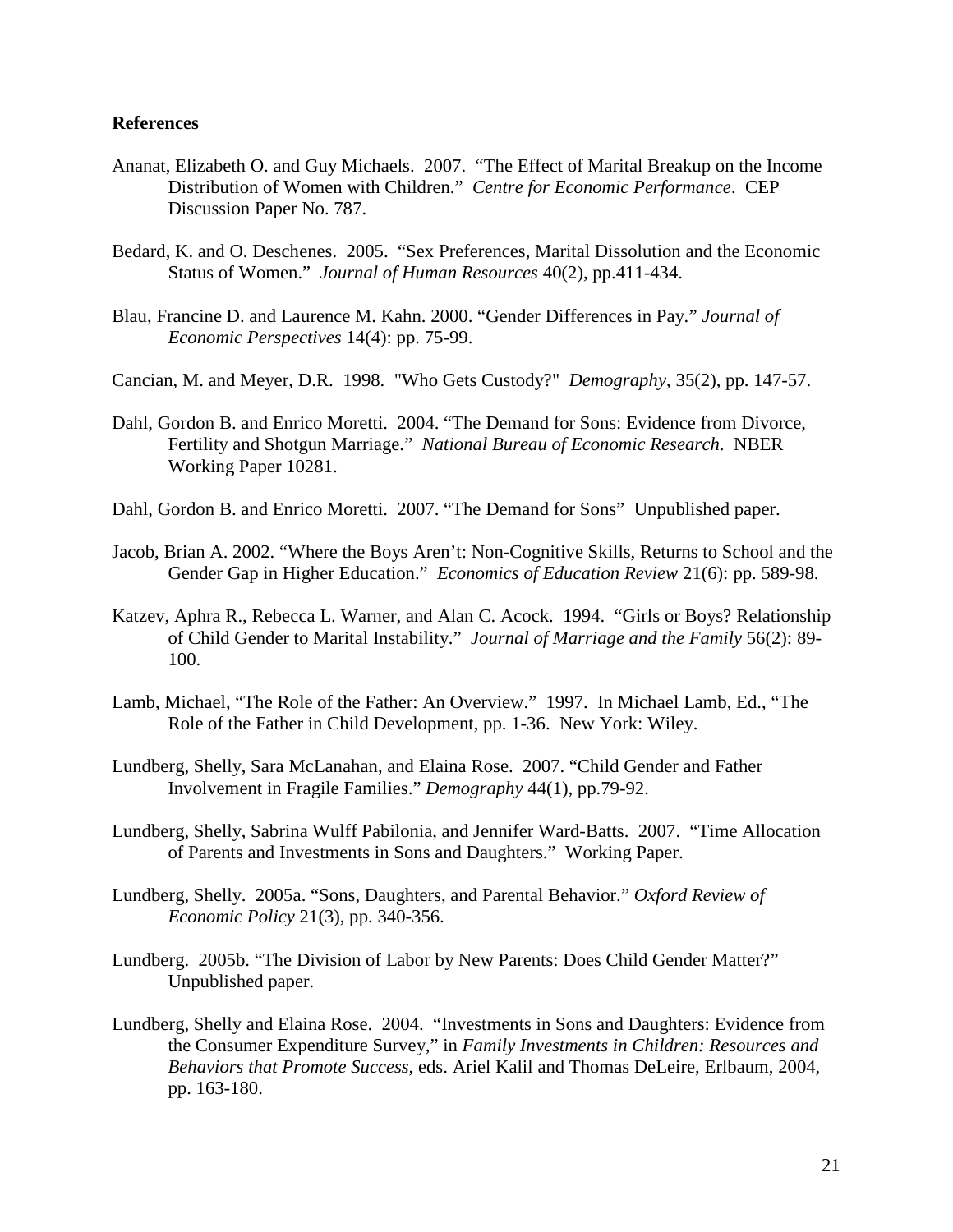- Lundberg, Shelly and Elaina Rose. 2003. "Child Gender and the Transition to Marriage." *Demography* 40(2): 333-350.
- Lundberg, Shelly and Elaina Rose. 2002. "The Effect of Sons and Daughters on Men's Labor Supply and Wages. *Review of Economics and Statistics* (May), pp. 1199-1218.
- Lundberg, Shelly and Elaina Rose. 1999. "The Determinants of Specialization within Marriage." University of Washington Working Paper .
- Lundberg, Shelly and Robert A. Pollack. 1994. "Non-cooperative Bargaining Models of Marriage." *American Economic Review,* Vol. 84 (2), pp. 132-37.
- Mammen, Kristin. 2003. ["The Effect of Children's Gender on Divorce and Child Support."](http://www.columbia.edu/~kmm13/Mammen_Divorce_CS_6_03.pdf) Unpublished Paper.
- Manser, Marilyn, and Murray Brown. 1980. "Marriage and Household Decicion-Making: A Bargaining Analysis." *International Economic Review* 21(1), pp. 31-44.
- McElroy, Marjorie B. and Mary J. Horney. 1981. "Nash-Bargained Household Decisions: Toward a Generalization of the Theory of Demand." *International Economic Review* 22(2), pp. 333-49.
- Morgan, Philip S., Diane N. Lye, and Gretchen A. Condra. 1988. "Sons, Daughters, and the Risk of Marital Disruption." *American Journal of Sociology* 94(1): 100-29.
- Mott, Frank L. 1994. "Sons, Daughters and Father's Absence—Differentials in Father-Leaving Probabilities and in-Home Environments." *Journal of Family Issues* 15:1, pp. 97-128.
- Price, Joseph. 2006. "Parent-Child Quality Time: Does Birth Order Matter?" Forthcoming in the *Journal of Human Resources*.
- Raley, Sara and Suzanne M. Bianchi. 2006. "Sons, Daughters and Family Processes: Does Gender of Children Matter?" *Annual Review of Sociology*
- Reichman, Nancy, Julien Teitler, Irwin Garfinkel, Sara McLanahan. 2001. "Fragile Families: Sample and Design." *Children and Youth Services Review* 23(4/5): pp. 303-26.
- Strauss, John and Duncan Thomas. 1995. "Human Resources: Empirical Modeling of Household and Family Decisions," in Hollis Chenery and T.N. Srinivasan (ed.), *Handbook of Development Economics,* 1<sup>st</sup> Ed, Vol. 3, chapter 34: pp. 1883-2023. Elsevier.
- Teachman, Jay D. and Paul T. Schollaert. 1989. "Gender of Children and Birth Timing." *Demography* 26(3): 411-22.
- Yeung, W.J., J.F. Sandberg, P.E. Davis-Kean, and S.L. Hofferth. 2001. "Children's Time with Fathers in Intact Families." *Journal of Marriage and the Family* 63, pp.136-54.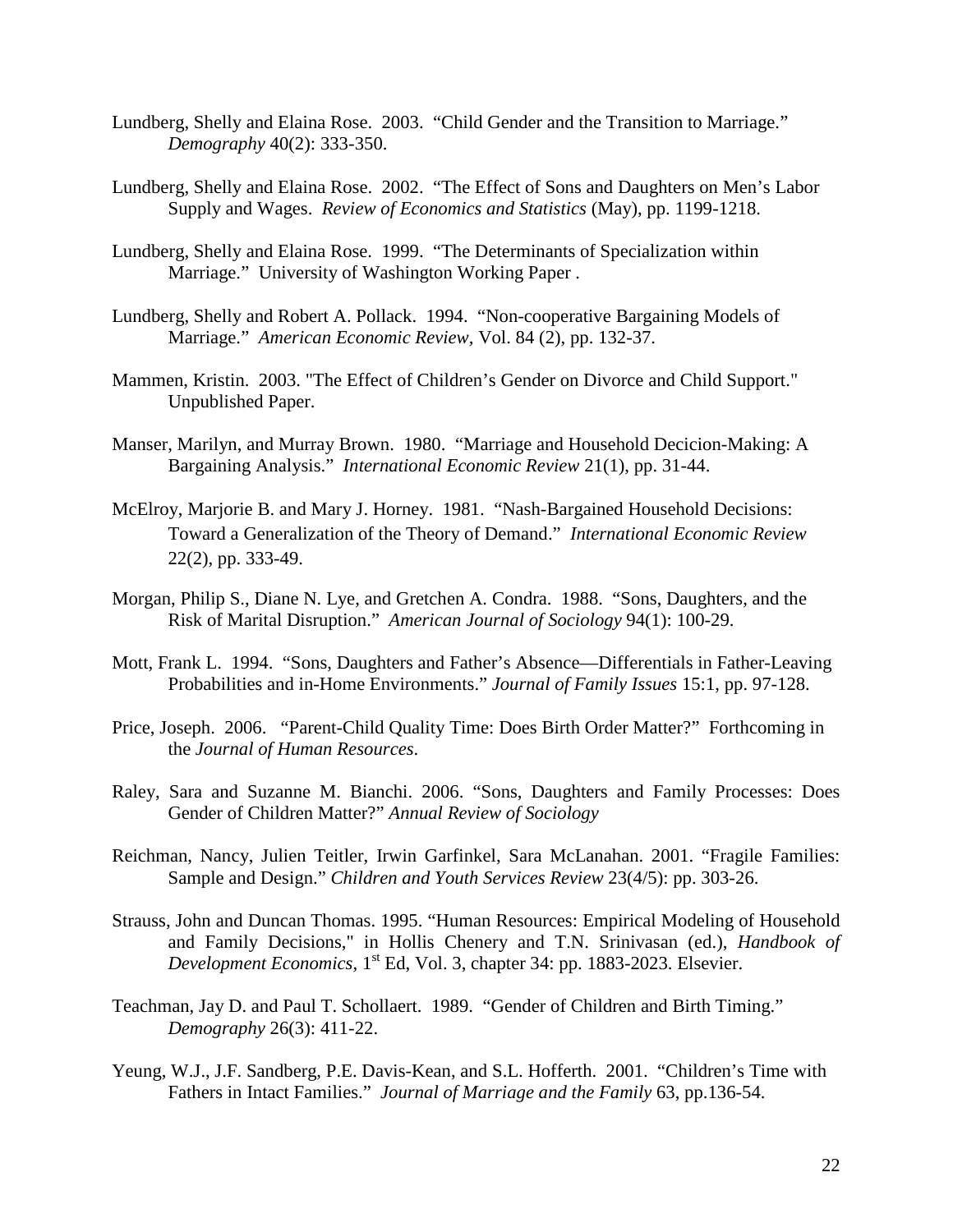# **TABLE 1. SUMMARY STATISTICS FOR KEY EXPLANATORY VARIABLES**

**A. MATRIX OF MOTHER'S AND FATHER'S MARITAL HAPPINESS AT BASELINE. RESPONSES TO: "PLEASE TELL ME HOW YOU THINK YOUR LIFE MIGHT BE DIFFERENT IF YOU WERE NOT MARRIED TO [BABY'S FATHER/MOTHER] NOW. WOULD YOU SAY THAT YOUR OVERALL HAPPINESS WOULD BE: [MUCH WORSE, SOMEWHAT WORSE, THE SAME, SOMEWHAT BETTER, MUCH BETTER, DON'T KNOW]."**

|                            | <b>Father's Response:</b> |         |              |       |           |        |        |
|----------------------------|---------------------------|---------|--------------|-------|-----------|--------|--------|
|                            |                           |         | $\mathbf{2}$ | 3     | 4         | 5      |        |
| Mother's                   | (Missing/                 | "Much   | "Somewhat    | "The  | "Somewhat | "Much  |        |
| Response:                  | "Don't know")             | better" | better"      | same" | worse"    | worse" | Total  |
| (Missing/<br>"Don't know") | 0.3%                      | $0.0\%$ | $0.0\%$      | 0.4%  | 0.4%      | 1.1%   | 2.2%   |
| 1 "Much better"            | 0.5%                      | 0.3%    | 0.0%         | 0.4%  | 0.0%      | 0.2%   | 1.3%   |
| 2 "Somewhat<br>better"     | 0.7%                      | 0.0%    | 0.4%         | 1.4%  | 0.7%      | 0.1%   | 3.3%   |
| <b>3</b> "The same"        | 2.3%                      | 0.8%    | 0.4%         | 6.1%  | 6.3%      | 4.1%   | 20.1%  |
| 4 "Somewhat<br>worse"      | 1.8%                      | 0.4%    | 0.4%         | 5.5%  | 12.7%     | 9.3%   | 30.1%  |
| 5 "Much worse"             | 3.2%                      | 0.7%    | 0.8%         | 5.6%  | 14.2%     | 18.6%  | 43.1%  |
| Total                      | 8.7%                      | 2.2%    | 2.0%         | 19.3% | 34.3%     | 33.4%  | 100.0% |

#### **B. MOTHER'S VIEW (AT BASELINE) OF THE STATEMENT: "WHEN THERE ARE CHILDREN IN THE FAMILY, PARENTS SHOULD STAY TOGETHER, EVEN IF THEY DON'T GET ALONG"**

| Strongly Disagree | 15.1%   |
|-------------------|---------|
| Disagree          | 46.9%   |
| Don't Know        | $0.4\%$ |
| Agree             | 28.8%   |
| Strongly Agree    | 8.8%    |

#### **C. MOTHER'S REPORTED RELATIONSHIP QUALITY WITH FATHER AT ONE-YEAR FOLLOW-UP**

| Excellent | 45.2%    |
|-----------|----------|
| Very Good | 37.4%    |
| $Good$    | $12.2\%$ |
|           | $3.7\%$  |
|           | 1 6%     |

#### **D. MOTHER'S RESPONSE AT ONE-YEAR FOLLOW-UP TO: "HOW OFTEN, WHEN WITH THE CHILD, DOES THE FATHER ACT LIKE THE FATHER YOU WANT FOR YOUR CHILD?"**

| Always    | 83.5%   |
|-----------|---------|
| Sometimes | 14.6%   |
|           | $1.9\%$ |

#### **E. MOTHER'S RESPONSE AT ONE-YEAR FOLLOW-UP TO: "HOW OFTEN DOES THE FATHER WATCH THE CHILD WHEN YOU NEED TO DO THINGS?"**

| 78.2%   |
|---------|
| 16.2%   |
| 4.8%    |
| $0.8\%$ |
|         |

Notes: All statistics are weighted by national sampling weights. Sample size is N=695 for Tables 1a and 1b, which are based on the baseline surveys, and N=587 for Tables 1c, 1d, and 1e, which are based on the oneyear follow-up surveys and include only mothers who are still married to the baby's father after one year and who have non-missing responses to one-year follow-up questions.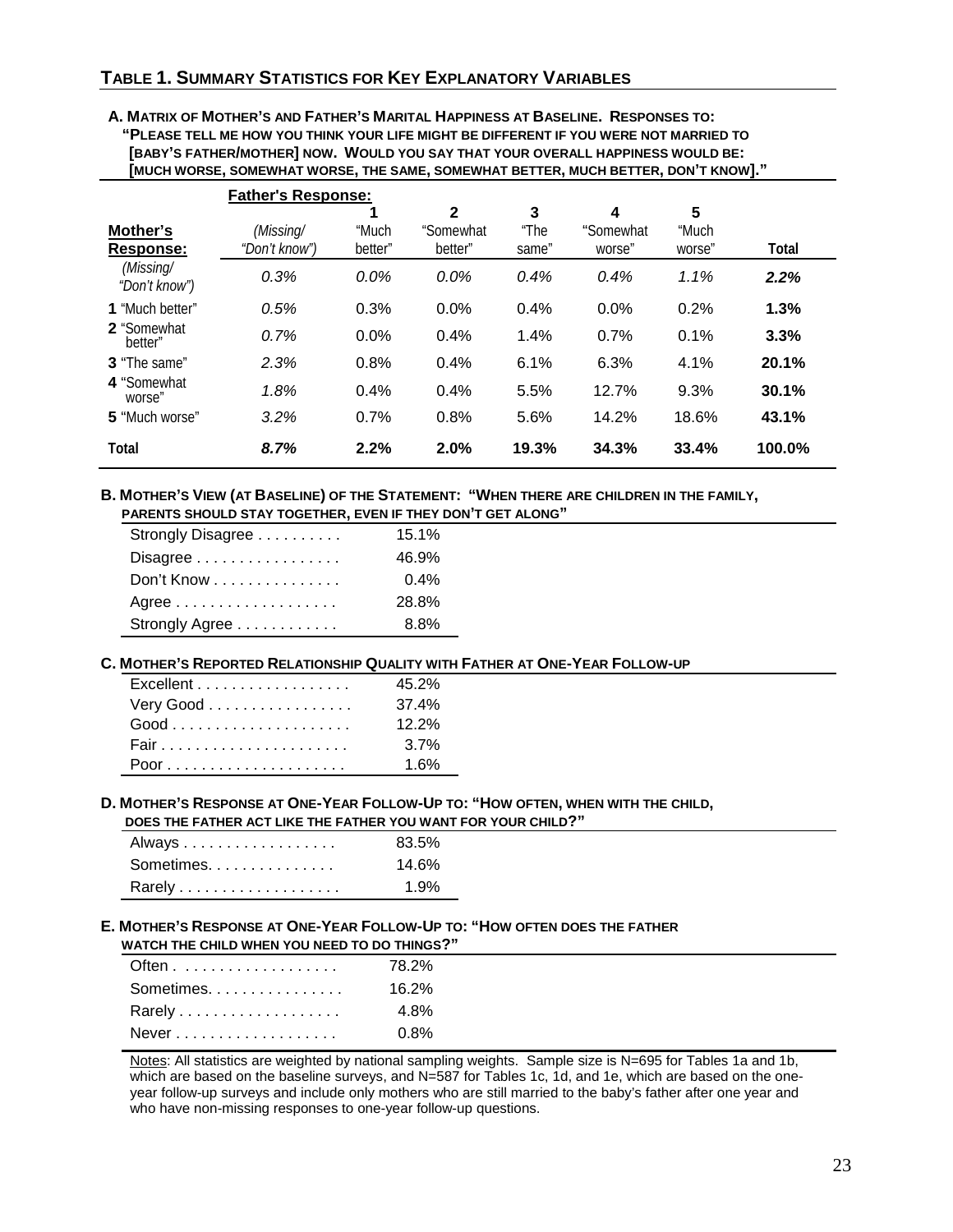# **TABLE 2. MARITAL HAPPINESS AT BASELINE, BY CHILD GENDER**

|                                                                                                                                                 | <b>Baby's Gender</b> |               |               | F                |                 |
|-------------------------------------------------------------------------------------------------------------------------------------------------|----------------------|---------------|---------------|------------------|-----------------|
| Variable (and sample restriction)                                                                                                               | N                    | <u>Boy</u>    | Girl          | <b>Diff</b>      | $(prob$ >F)     |
| Mother is happier married to baby's father                                                                                                      | 682                  | 74.7          | 74.7          | 0.0              | 0.00            |
| (Sample: Mother's response not missing)                                                                                                         |                      | (2.7)         | (2.9)         | (4.0)            | (0.993)         |
| Mother is happier married to baby's father                                                                                                      | 615                  | 76.2          | 76.4          | $-0.2$           | 0.00            |
| (Sample: Both parents' responses not missing)                                                                                                   |                      | (2.8)         | (3.2)         | (4.1)            | (0.953)         |
| Father is happier married to baby's mother                                                                                                      | 615                  | 77.7          | 69.4          | $8.3*$           | 3.53            |
| (Sample: Both parents' responses not missing)                                                                                                   |                      | (2.7)         | (3.5)         | (4.4)            | (0.061)         |
| Father is happier married to baby's mother;<br>(Sample: parents' responses not missing; and<br>mother would be as happy or happier not married) | 139                  | 61.4<br>(6.6) | 44.0<br>(7.3) | $17.4*$<br>(9.8) | 3.14<br>(0.079) |

Notes: Estimation sample includes mothers who are married at baby's birth, who have single births, and who are interviewed in both the one-year and three-year follow-up surveys (N=695), with additional restrictions as noted in table. All figures weighted by national sampling weights. Columns (2) and (3) report estimated percentages and standard errors (in parentheses); column (4) reports the difference between column (2) and column (3); column (5) reports Wald test of the hypothesis that this difference is zero. \* Significant at 10%; \*\* significant at 5%; \*\*\* significant at 10%.

| TABLE 3. PROBABILITY OF DIVORCE WITHIN THREE YEARS, BY MARTIAL HAPPINESS & CHILD GENDER |                                   |                            |                            |                         |  |  |
|-----------------------------------------------------------------------------------------|-----------------------------------|----------------------------|----------------------------|-------------------------|--|--|
| Baby is boy                                                                             | <u>(1)</u><br>$-0.031$<br>(0.029) | (2)<br>$-0.031$<br>(0.028) | (3)<br>$-0.028$<br>(0.028) | (4)<br>0.021<br>(0.032) |  |  |
| Mother would be equally happy if<br>not married to baby's father                        |                                   | $0.121***$<br>(0.042)      | $0.105**$<br>(0.041)       | $0.212***$<br>(0.070)   |  |  |
| Mother would be happier if<br>not married to baby's father                              |                                   | $0.251***$<br>(0.102)      | $0.207**$<br>(0.096)       | 0.105<br>(0.109)        |  |  |
| Father would be equally happy if<br>not married to baby's mother                        |                                   |                            | 0.045<br>(0.039)           | 0.060<br>(0.062)        |  |  |
| Father would be happier if<br>not married to baby's mother                              |                                   |                            | 0.051<br>(0.082)           | 0.099<br>(0.151)        |  |  |
| Mother would be equally happy if<br>not married to baby's father X boy                  |                                   |                            |                            | $-0.188**$<br>(0.084)   |  |  |
| Mother would be happier if<br>not married to baby's father $X$ boy                      |                                   |                            |                            | 0.228<br>(0.179)        |  |  |
| Father would be equally happy if<br>not married to baby's mother $X$ boy                |                                   |                            |                            | $-0.019$<br>(0.079)     |  |  |
| Father would be happier if<br>not married to baby's mother $X$ boy                      |                                   |                            |                            | $-0.109$<br>(0.172)     |  |  |
| Constant                                                                                | $0.130***$<br>(0.022)             | $0.094***$<br>(0.021)      | $0.074***$<br>(0.022)      | $0.047**$<br>(0.024)    |  |  |
| R-squared                                                                               | 0.00                              | 0.05                       | 0.07                       | 0.09                    |  |  |

Notes: Table reports coefficients from linear probability models predicting the probability that the parents are divorced three years after the baby's birth. Standard errors are in parentheses. Estimation sample includes mothers who are married at baby's birth, who have single births, and who are in both the one-year and three-year follow-up surveys (N=695). Regressions are weighted by national sampling weights. Marital happiness is measured at baseline (just after childbirth). Omitted "marital happiness" category is couples who would both be less happy if not married to one another. Columns (2)- (4) also control for dummy variables indicating missing values for marital happiness of the mother and father, as well as the interactions of these missing value indicators with the baby's gender (coefficients not shown). \* Significant at 10%; \*\* significant at 5%; \*\*\* significant at 1%.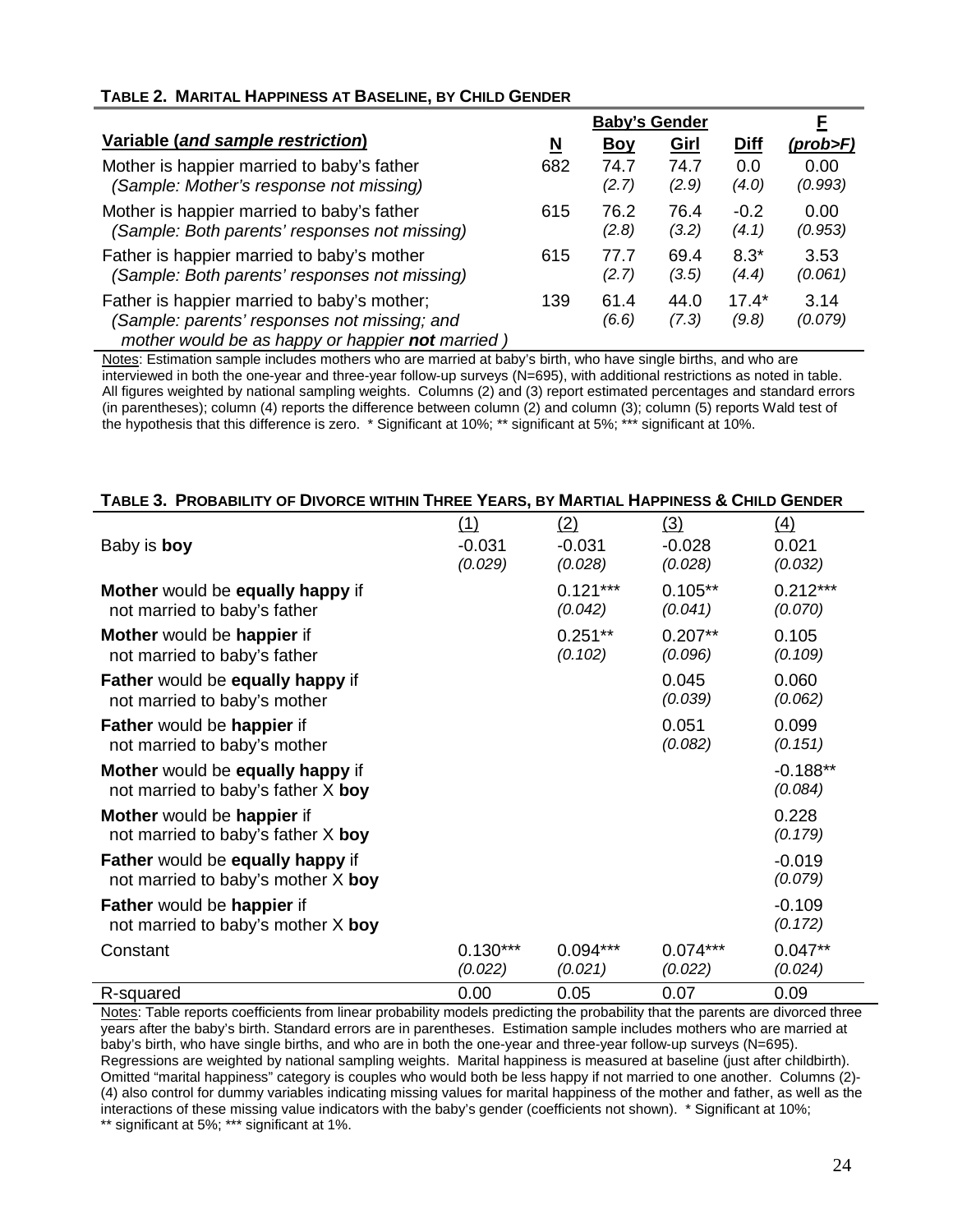| TABLE 4. ROLE OF MOTHER'S BELIEF IN STAYING MARRIED FOR THE CHILDREN |  |
|----------------------------------------------------------------------|--|
|                                                                      |  |

| Baby is boy                                                                                                               | (1)<br>$-0.210**$<br>(0.081) | <u>(2)</u><br>$-0.146$<br>(0.104) |
|---------------------------------------------------------------------------------------------------------------------------|------------------------------|-----------------------------------|
| Mother agrees that "When there are children in the family,<br>parents should stay together, even if they don't get along" |                              | 0.041<br>(0.147)                  |
| Mother agrees that "When there are children in the family,<br>parents should stay together " X Baby is boy                |                              | $-0.154$<br>(0.167)               |
| Constant                                                                                                                  | $0.318***$<br>(0.069)        | $0.302***$<br>(0.081)             |
| R-squared                                                                                                                 | 0.07                         | 0.08                              |

Notes: Table reports coefficients from linear probability models predicting the probability that the parents are divorced three years after the baby's birth. Sample is restricted to "marginal" marriages—i.e. those in which the mother's baseline report indicates that she would be equally happy married or not married to the baby's father (N=138). Regressions are weighted by national sampling weights. Standard errors are in parentheses. \* Significant at 10%; \*\* significant at 5%; \*\*\* significant at 1%.

# **TABLE 5. RELATIONSHIP QUALITY AND FATHER INVOLVEMENT AT YEAR 1, BY CHILD GENDER**

|                                                                          | <b>Baby's Gender</b> |             |           | F        |  |
|--------------------------------------------------------------------------|----------------------|-------------|-----------|----------|--|
|                                                                          | <u>Boy</u>           | <u>Girl</u> | Diff      | (prob>F) |  |
| Sample: Marriages still intact at 1 <sup>st</sup> year follow-up (N=587) |                      |             |           |          |  |
| Mother's reported quality of relationship                                | 4.26                 | 4.16        | 0.10      | 1.15     |  |
| with father (1=poor to 5=excellent)                                      | (0.06)               | (0.07)      | (0.09)    | (0.284)  |  |
| Father always acts like the father that mother                           | 86.7                 | 79.9        | $6.8*$    | 3.15     |  |
| wants for her child (%)                                                  | (2.1)                | (3.2)       | (3.8)     | (0.077)  |  |
| Father often looks after child when mother                               | 82.7                 | 72.6        | $10.0**$  | 5.74     |  |
| needs to do things (%)                                                   | (2.4)                | (3.4)       | (4.2)     | (0.017)  |  |
| Days/week father plays with child                                        | 5.26                 | 4.87        | $0.40*$   | 3.29     |  |
|                                                                          | (0.14)               | (0.17)      | (0.22)    | (0.070)  |  |
| Days/week father reads to child                                          | 2.73                 | 2.89        | $-0.16$   | 0.48     |  |
|                                                                          | (0.16)               | (0.17)      | (0.23)    | (0.490)  |  |
| Days/week father feeds child                                             | 5.18                 | 5.17        | 0.01      | 0.00     |  |
|                                                                          | (0.15)               | (0.17)      | (0.23)    | (0.952)  |  |
| <b>Sample: Marginal marriages only (N=112)</b>                           |                      |             |           |          |  |
| Mother's reported quality of relationship                                | 4.04                 | 3.75        | 0.29      | 1.60     |  |
| with father (1=poor to 5=excellent)                                      | (0.14)               | (0.18)      | (0.23)    | (0.207)  |  |
| Father always acts like the father that mother                           | 82.2                 | 76.9        | 5.3       | 0.32     |  |
| wants for her child (%)                                                  | (5.8)                | (7.3)       | (9.4)     | (0.573)  |  |
| Father often watches child when mother                                   | 79.4                 | 56.9        | $22.5***$ | 4.73     |  |
| needs to do things (%)                                                   | (5.9)                | (8.5)       | (10.4)    | (0.030)  |  |
| Days/week father plays with child                                        | 4.35                 | 4.11        | 0.23      | 0.15     |  |
|                                                                          | (0.39)               | (0.47)      | (0.61)    | (0.701)  |  |
| Days/week father reads to child                                          | 2.68                 | 2.38        | 0.31      | 0.35     |  |
|                                                                          | (0.40)               | (0.33)      | (0.52)    | (0.552)  |  |
| Days/week father feeds child                                             | 5.23                 | 4.82        | 0.41      | 0.60     |  |
|                                                                          | (0.35)               | (0.40)      | (0.54)    | (0.438)  |  |

Notes: : Sample is restricted to mothers who are still married to the baby's father after one year and who have nonmissing responses to one-year follow-up questions. Father's input measures are based on mother's reports at the yearone follow-up interview. All statistics are estimated using national sampling weights. Standard errors in parentheses. \* Significant at 10%; \*\* significant at 5%; \*\*\* significant at 1%.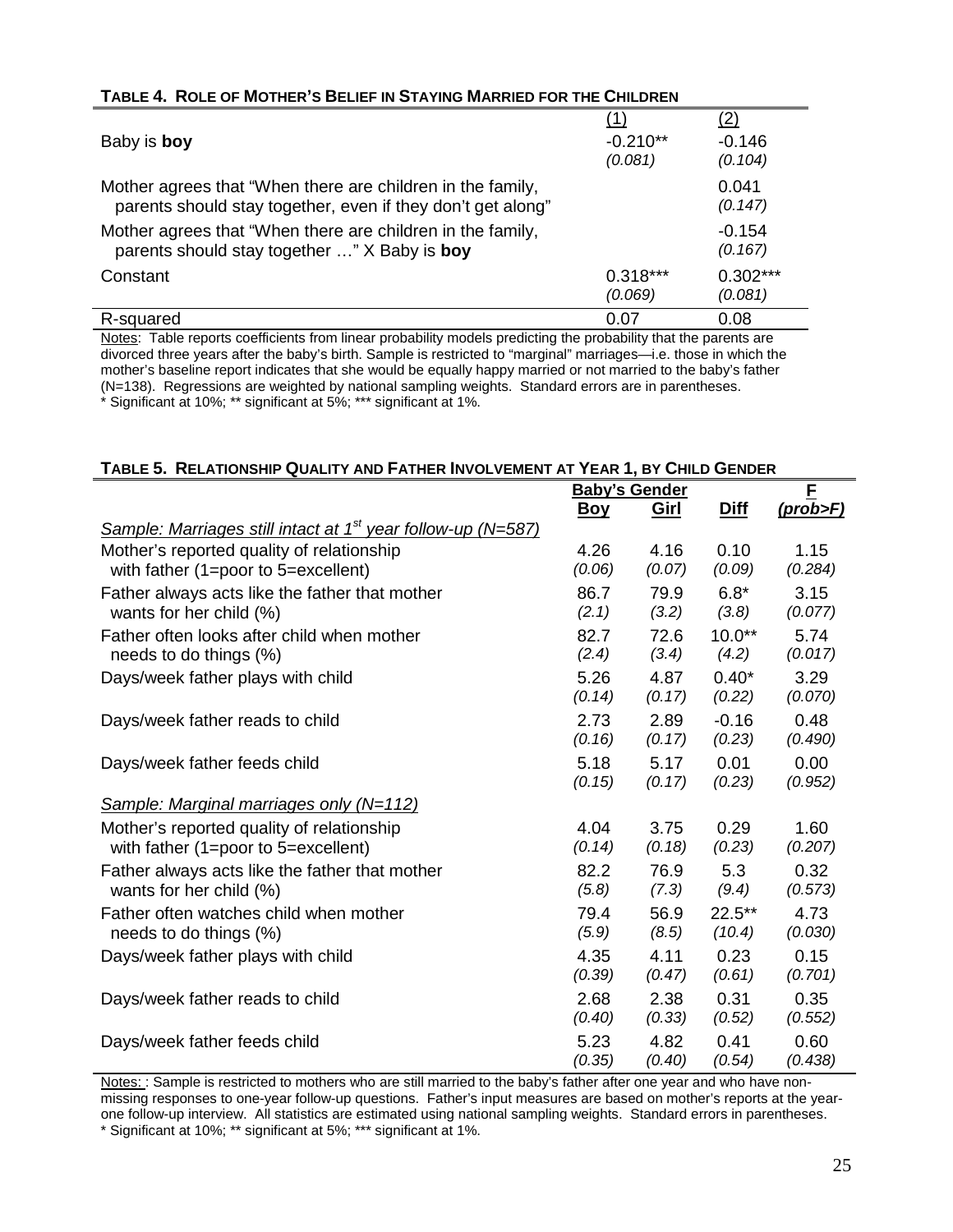| Baby is boy                                                                      | (1)<br>$-0.149*$<br>(0.088) | (2)<br>$-0.111$<br>(0.081) | (3)<br>$-0.132$<br>(0.081) | $\left(4\right)$<br>$-0.093$<br>(0.076) | (5)<br>$-0.152*$<br>(0.083) | $\underline{(6)}$<br>$-0.091$<br>(0.071) |
|----------------------------------------------------------------------------------|-----------------------------|----------------------------|----------------------------|-----------------------------------------|-----------------------------|------------------------------------------|
| Mother's reported quality of relationship<br>with father (1=poor to 5=excellent) |                             | $-0.135***$<br>(0.046)     |                            |                                         |                             | $-0.065$<br>(0.047)                      |
| Mother says father always acts like the<br>father she wants for her child        |                             |                            | $-0.339**$<br>(0.130)      |                                         |                             | $-0.200$<br>(0.130)                      |
| Mother says father often looks after child<br>when she needs to do things        |                             |                            |                            | $-0.251**$<br>(0.097)                   |                             | $-0.130$<br>(0.108)                      |
| Days/week father plays with child                                                |                             |                            |                            |                                         | $-0.023$<br>(0.015)         |                                          |
| Days/week father reads to child                                                  |                             |                            |                            |                                         | 0.001<br>(0.017)            |                                          |
| Days/week father feeds child                                                     |                             |                            |                            |                                         | 0.017<br>(0.016)            |                                          |
| Constant                                                                         | $0.241***$<br>(0.075)       | $0.747***$<br>(0.194)      | $0.502***$<br>(0.132)      | $0.384***$<br>(0.108)                   | $0.252**$<br>(0.125)        | $0.714***$<br>(0.181)                    |
| R-squared                                                                        | 0.04                        | 0.18                       | 0.18                       | 0.14                                    | 0.07                        | 0.24                                     |

Notes: Table reports coefficients from linear probability models predicting the probability that the parents are divorced three years after the baby's birth. Standard errors are in parentheses. Estimation sample includes parents who were married at baby's birth and who were still married at the one-year follow-up. Sample is further restricted to "marginal" marriages—i.e. those in which the mother's baseline report indicates that she would be equally happy married or not married to the baby's father—and to those with non-missing values for measures of father's parenting inputs (N=112). All regressions are weighted by national sampling weights. Standard errors are in parentheses. \* Significant at 10%; \*\* significant at 5%; \*\*\* significant at 1%.